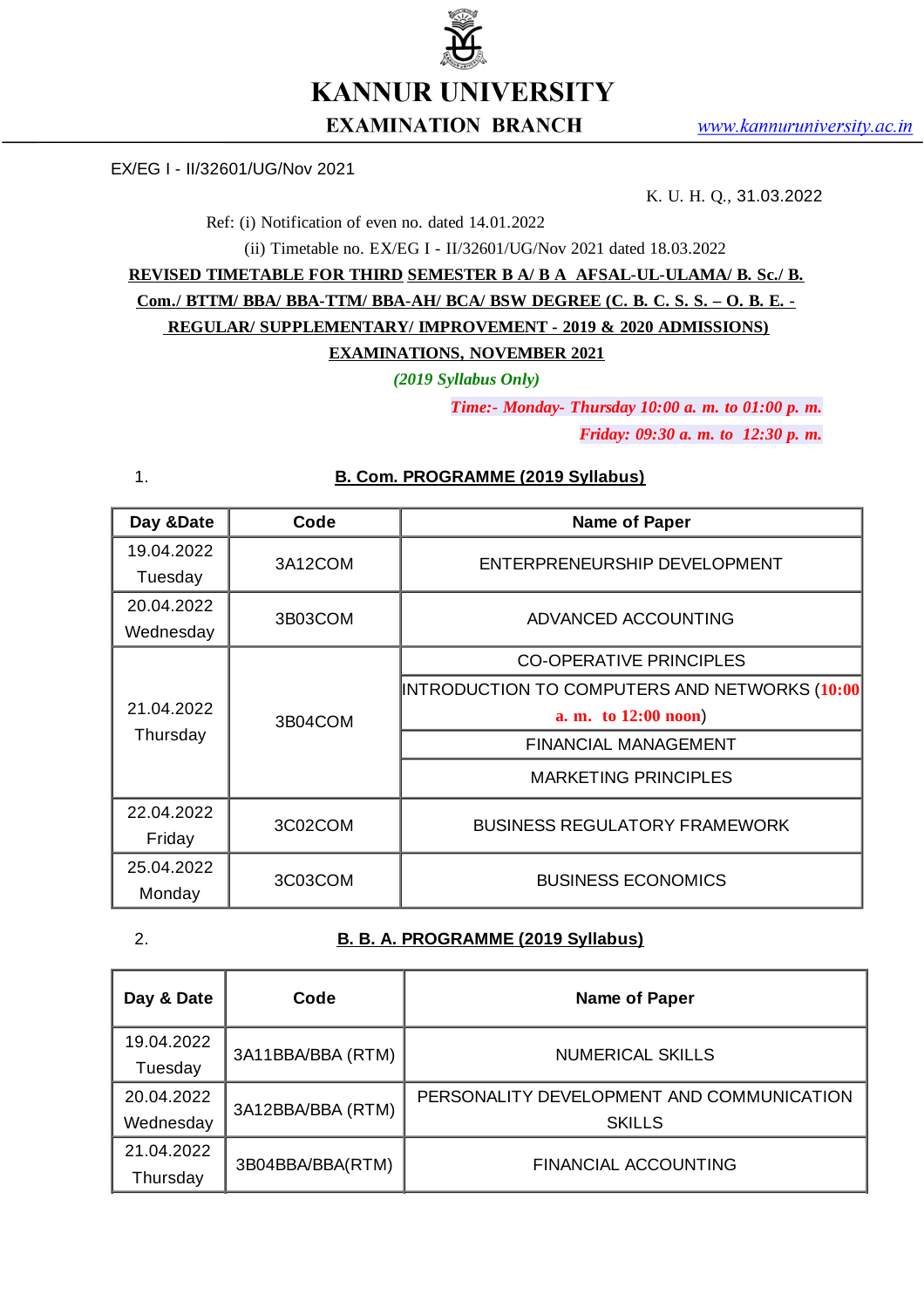| 22.04.2022<br>Friday | 3B05BBA/BBA(RTM) | MARKETING MANAGEMENT      |
|----------------------|------------------|---------------------------|
| 25.04.2022<br>Monday | 3C04BBA(RTM)/BBA | LEGAL ASPECTS OF BUSINESS |

## 3. **B. B. A. (T. T. M.) PROGRAMME (2019 Syllabus)**

| Day & Date | Code                     | <b>Name of Paper</b>              |
|------------|--------------------------|-----------------------------------|
| 19.04.2022 | 3A11BBA(TTM)/TTM/BBA(AH) | LAW FOR TOURISM & HOSPITALITY     |
| Tuesday    |                          |                                   |
| 20.04.2022 | 3A12BBA(TTM)/TTM/BBA(AH) | <b>BUSINESS COMMUNICATION</b>     |
| Wednesday  |                          |                                   |
| 21.04.2022 | 3B04BBA(TTM)/TTM/BBA(AH) | AIRFARES AND AIRLINE MANAGEMENT   |
| Thursday   |                          |                                   |
| 22.04.2022 | 3B05BBA(TTM)             | <b>HOSPITALITY MANAGEMENT</b>     |
| Friday     |                          |                                   |
| 25.04.2022 | 3C03BBA(TTM)/TTM         | <b>CULTURAL HERITAGE OF INDIA</b> |
| Monday     |                          |                                   |

# 4. **B. B. A. AVIATION & HOSPITALITY PROGRAMME (2019 Syllabus)**

| Day & Date | Code                     | <b>Name of Paper</b>               |
|------------|--------------------------|------------------------------------|
| 19.04.2022 | 3A11BBA(AH)/TTM/BBA(TTM) | LAW FOR TOURISM & HOSPITALITY      |
| Tuesday    |                          |                                    |
| 20.04.2022 | 3A12BBA(AH)/TTM/BBA(TTM) | <b>BUSINESS COMMUNICATION</b>      |
| Wednesday  |                          |                                    |
| 21.04.2022 | 3B04BBA(AH)/TTM/BBA(TTM) | AIRFARES AND AIRLINE MANAGEMENT    |
| Thursday   |                          |                                    |
| 22.04.2022 | 3B05BBA(AH)              | <b>AIRPORT HANDLING</b>            |
| Friday     |                          |                                    |
| 25.04.2022 | 3C03BBA(AH)              | <b>TRAVEL AND TOURISM INDUSTRY</b> |
| Monday     |                          |                                    |

# 5. **B. T. T. M. PROGRAMME (2019 Syllabus)**

| Day & Date | Code                     | <b>Name of Paper</b>            |
|------------|--------------------------|---------------------------------|
| 19.04.2022 | 3A11TTM/BBA(TTM)/BBA(AH) | LAW FOR TOURISM & HOSPITALITY   |
| Tuesday    |                          |                                 |
| 20.04.2022 | 3A12TTM/                 | <b>BUSINESS COMMUNICATION</b>   |
| Wednesday  | BBA(TTM)/BBA(AH)         |                                 |
| 21.04.2022 | 3B04TTM/BBA              | AIRFARES AND AIRLINE MANAGEMENT |
| Thursday   | (TTM)/BBA(AH)            |                                 |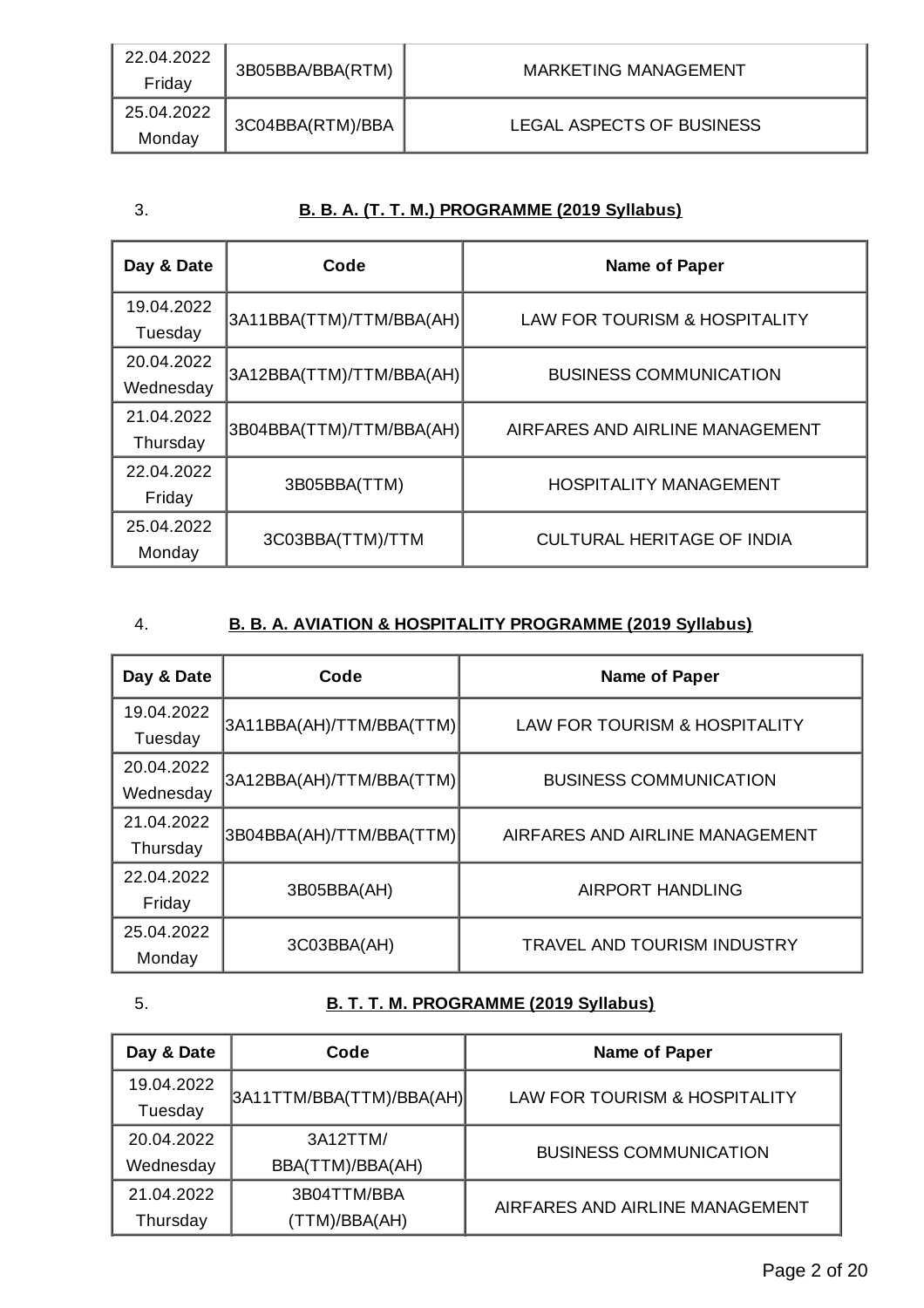| 22.04.2022<br>Friday | 3B05TTM          | HOTEL OPERATIONS                  |
|----------------------|------------------|-----------------------------------|
| 25.04.2022<br>Monday | 3C03TTM/BBA(TTM) | <b>CULTURAL HERITAGE OF INDIA</b> |

## 6. **B. Sc. BIOCHEMISTRY PROGRAMME (2019 Syllabus)**

| Day & Date | Code    | <b>Name of Paper</b>          |
|------------|---------|-------------------------------|
| 19.04.2022 | 3A11BCH | <b>CELLULAR BIOCHEMISTRY</b>  |
| Tuesday    |         |                               |
| 20.04.2022 | 3A12BCH | <b>ENZYMOLOGY</b>             |
| Wednesday  |         |                               |
| 21.04.2022 |         | <b>MOLECULAR BIOLOGY</b>      |
| Thursday   | 3B03BCH |                               |
| 22.04.2022 | 3C03BTC | <b>PLANT BIOTECHNOLOGY I</b>  |
| Friday     |         |                               |
| 25.04.2022 | 3C03MCB | <b>APPLIED MICROBIOLOGY I</b> |
| Monday     |         |                               |

| 7.<br><b>B. Sc. BIOINFORMATICS PROGRAMME (2019 Syllabus)</b> |                 |                                          |
|--------------------------------------------------------------|-----------------|------------------------------------------|
| Day & Date                                                   | Code            | <b>Name of Paper</b>                     |
| 19.04.2022<br>Tuesday                                        | 3A05ENG         | READINGS ON DEMOCRACY AND SECULARISM     |
|                                                              | 3A09ARB         | TRANSLATION AND COMMUNICATION IN ARABIC  |
|                                                              | 3A09HIN         | KATHA SAHITHYA                           |
| 20.04.2022                                                   | 3A09KAN         | MODERN KANNADA PROSE                     |
| Wednesday                                                    | 3A09MAL         | ഗദ്യ സാഹിത്യം                            |
|                                                              | 3A09SKT         | PROSE AND APPLIED GRAMMAR                |
|                                                              | 3A09URD         | DRAMA AND FICTION                        |
| 21.04.2022<br>Thursday                                       | 3B03BIF         | PROGRAMMING CONCEPTS AND C LANGUAGE      |
| 22.04.2022                                                   | 3C03PHY         | <b>OPTICS AND PHOTONICS</b>              |
| Friday                                                       |                 |                                          |
| 25.04.2022                                                   | 3C03CHE/PCH(BS) | <b>CHEMISTRY(For Biological Science)</b> |
| Monday                                                       |                 |                                          |

# 8. **B. Sc. BIOTECHNOLOGY PROGRAMME (2019 Syllabus)**

| Day & Date | Code    | Name of Paper                    |
|------------|---------|----------------------------------|
| 19.04.2022 | 3A01BTC | <b>BIOPHYSICS</b>                |
| Tuesday    |         |                                  |
| 20.04.2022 |         |                                  |
| Wednesday  | 3A02BTC | <b>BASIC CONCEPTS OF ECOLOGY</b> |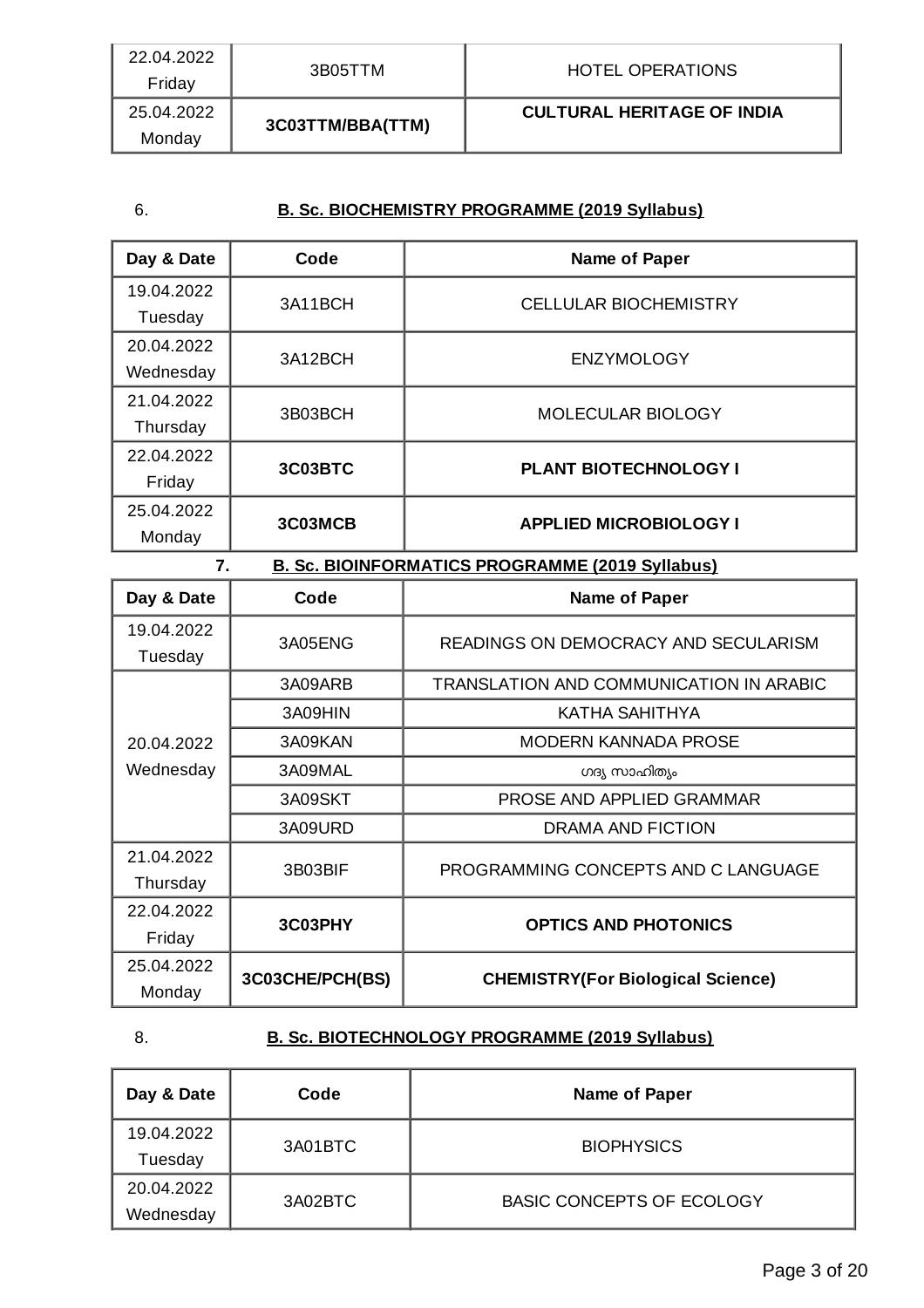| 21.04.2022 | 3B03BTC | <b>IMMUNOLOGY</b>             |
|------------|---------|-------------------------------|
| Thursday   |         |                               |
| 25.04.2022 | 3C03MCB | <b>APPLIED MICROBIOLOGY I</b> |
| Monday     |         |                               |
| 26.04.2022 | 3C03BCH | <b>BIOCHEMISTRY III</b>       |
| Tuesday    |         |                               |

9. **B. Sc. BOTANY PROGRAMME (2019 Syllabus)**

| Day & Date              | Code            | <b>Name of Paper</b>                      |  |
|-------------------------|-----------------|-------------------------------------------|--|
| 19.04.2022              | 3A05ENG         | READINGS ON DEMOCRACY AND SECULARISM      |  |
| Tuesday                 |                 |                                           |  |
|                         | 3A09ARB         | TRANSLATION AND COMMUNICATION IN          |  |
|                         |                 | <b>ARABIC</b>                             |  |
|                         | 3A09HIN         | KATHA SAHITHYA                            |  |
| 20.04.2022<br>Wednesday | 3A09KAN         | <b>MODERN KANNADA PROSE</b>               |  |
|                         | 3A09MAL         | ഗദ്യ സാഹിത്യം                             |  |
|                         | 3A09SKT         | PROSE AND APPLIED GRAMMAR                 |  |
|                         | 3A09URD         | DRAMA AND FICTION                         |  |
| 21.04.2022              | 3B03BOT/PLS     | PLANT DIVERSITY I - ALGAE AND BRYOPHYTES  |  |
| Thursday                |                 |                                           |  |
| 22.04.2022              | 3C03ZLG         | <b>ANIMAL PHYSIOLOGY</b>                  |  |
| Friday                  |                 |                                           |  |
| 25.04.2022              | 3C03CHE/PCH(BS) |                                           |  |
| Monday                  |                 | <b>CHEMISTRY (For Biological Science)</b> |  |

10. **B. Sc. CHEMISTRY PROGRAMME (2019 Syllabus)**

| Day & Date              | Code               | <b>Name of Paper</b>                                     |  |
|-------------------------|--------------------|----------------------------------------------------------|--|
| 19.04.2022<br>Tuesday   | 3A05ENG            | READINGS ON DEMOCRACY AND SECULARISM                     |  |
|                         | 3A09ARB            | <b>TRANSLATION AND COMMUNICATION IN</b><br><b>ARABIC</b> |  |
|                         | 3A09HIN            | KATHA SAHITHYA                                           |  |
| 20.04.2022<br>Wednesday | 3A09KAN            | <b>MODERN KANNADA PROSE</b>                              |  |
|                         | 3A09MAL            | ഗദ്യ സാഹിത്യം                                            |  |
|                         | 3A09SKT            | PROSE AND APPLIED GRAMMAR                                |  |
|                         | 3A09URD            | DRAMA AND FICTION                                        |  |
| 21.04.2022<br>Thursday  | 3B04CHE/PCH        | <b>ORGANIC CHEMISTRY I</b>                               |  |
| 22.04.2022              | 3C03PHY            | <b>OPTICS AND PHOTONICS</b>                              |  |
| Friday                  |                    |                                                          |  |
| 25.04.2022              | <b>3C03 MAT-CH</b> | <b>MATHEMATICS FOR CHEMISTRY III</b>                     |  |
| Monday                  |                    |                                                          |  |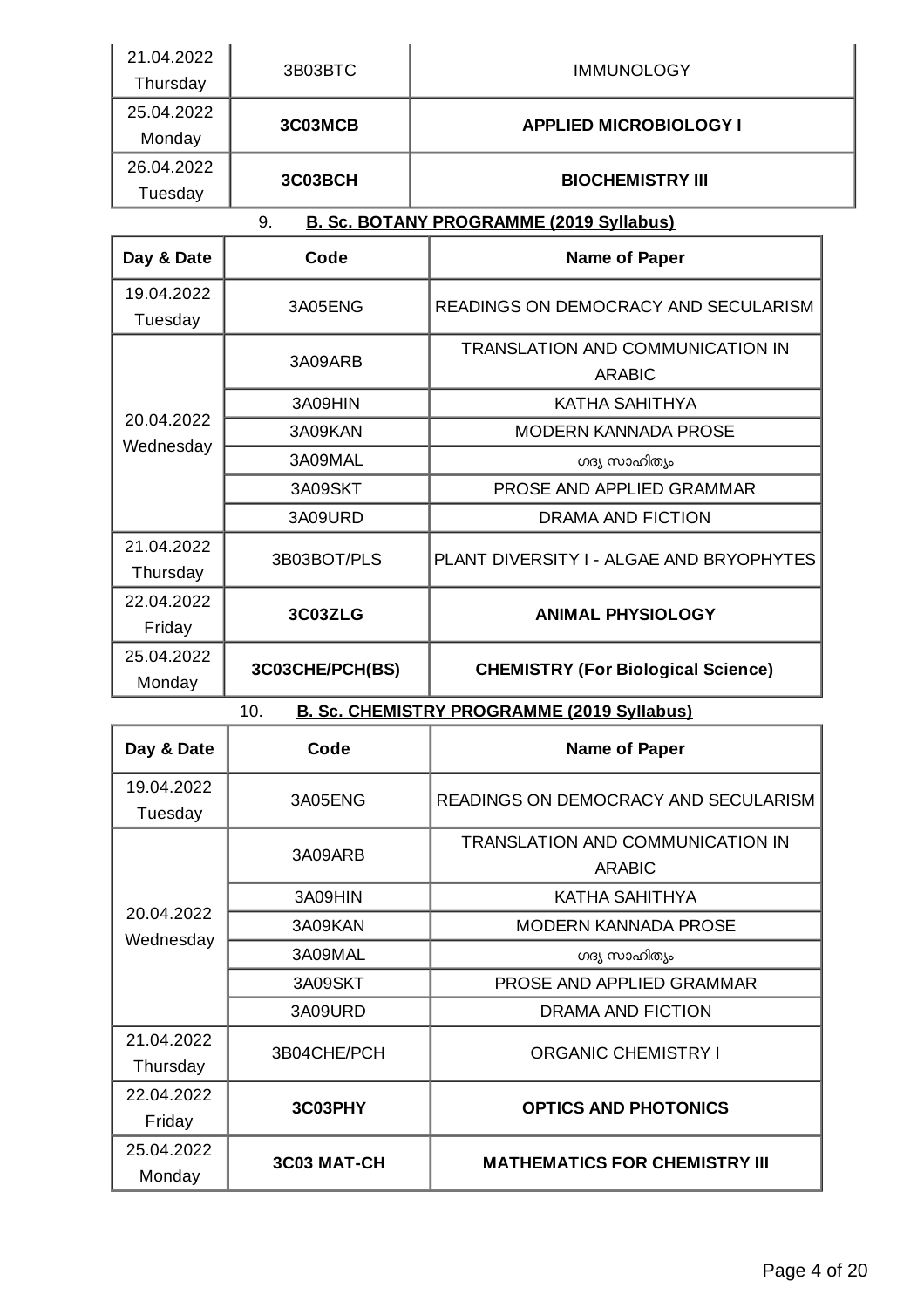## 11. **B. Sc. COMPUTER SCIENCE PROGRAMME (2019 Syllabus)**

| Day & Date | Code        | <b>Name of Paper</b>                        |  |
|------------|-------------|---------------------------------------------|--|
| 19.04.2022 | 3A11CSC     | <b>PROGRAMMING IN C++</b>                   |  |
| Tuesday    |             |                                             |  |
| 20.04.2022 | 3A12CSC     |                                             |  |
| Wednesday  |             | DATABASE MANAGEMENT SYSTEM                  |  |
| 21.04.2022 | 3B04CSC     |                                             |  |
| Thursday   |             | <b>DATA STRUCTURES</b>                      |  |
| 22.04.2022 | 3C03PHY     | <b>OPTICS AND PHOTONICS</b>                 |  |
| Friday     | 3C03ELE     | <b>COMMUNICATION SYSTEMS</b>                |  |
| 25.04.2022 |             |                                             |  |
| Monday     | 3C03STA     | <b>PROBABILITY DISTRIBUTIONS</b>            |  |
| 26.04.2022 | 3C03 MAT-CS | <b>MATHEMATICS FOR COMPUTER SCIENCE III</b> |  |
| Tuesday    |             |                                             |  |

## 12. **B. Sc. ELECTRONICS PROGRAMME (2019 Syllabus)**

| Day & Date             | Code           | <b>Name of Paper</b>                                            |  |
|------------------------|----------------|-----------------------------------------------------------------|--|
| 19.04.2022<br>Tuesday  | 3A05ENG        | READINGS ON DEMOCRACY AND SECULARISM                            |  |
|                        | 3A09ARB        | TRANSLATION AND COMMUNICATION IN<br><b>ARABIC</b>               |  |
|                        | 3A09HIN        | KATHA SAHITHYA                                                  |  |
| 20.04.2022             | 3A09KAN        | <b>MODERN KANNADA PROSE</b>                                     |  |
| Wednesday              | 3A09MAL        | ഗദ്യ സാഹിത്യം                                                   |  |
|                        | 3A09SKT        | PROSE AND APPLIED GRAMMAR                                       |  |
|                        | 3A09URD        | <b>DRAMA AND FICTION</b>                                        |  |
| 21.04.2022<br>Thursday | 3B03ELE        | ANALOG CIRCUITS AND SYSTEMS                                     |  |
| 22.04.2022             | 3C03PHY        | <b>OPTICS AND PHOTONICS</b>                                     |  |
| Friday                 | <b>3C03CSC</b> | <b>WEB TECHNOLOGY WITH DATABASE</b><br><b>MANAGEMENT SYSTEM</b> |  |
| 25.04.2022<br>Monday   | 3C03 MAT-EL    | <b>MATHEMATICS FOR ELECTRONICS III</b>                          |  |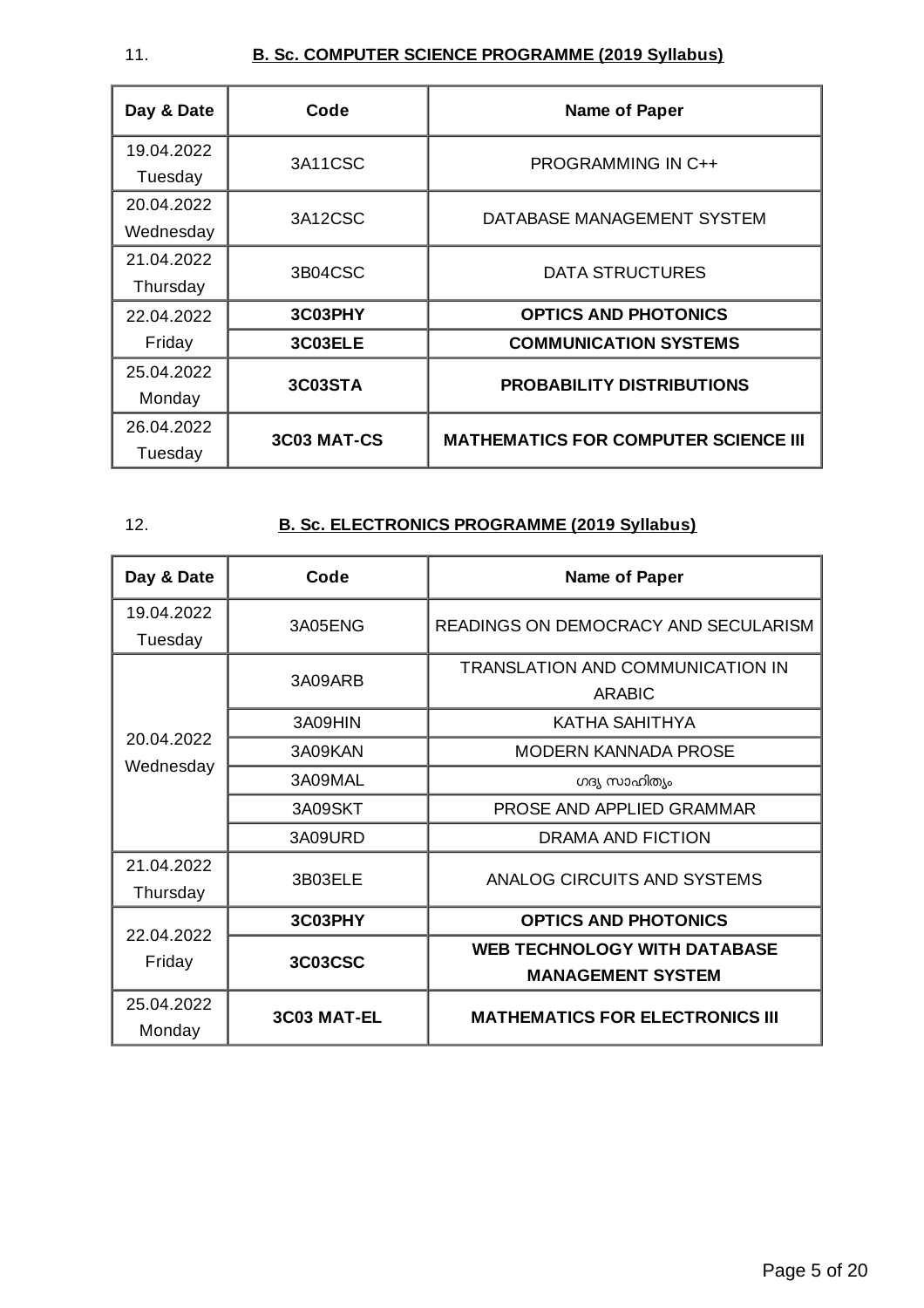| Day & Date              | Code           | <b>Name of Paper</b>                                            |  |
|-------------------------|----------------|-----------------------------------------------------------------|--|
| 19.04.2022<br>Tuesday   | 3A11ELE        | NUMERICAL TECHNIQUES                                            |  |
| 20.04.2022<br>Wednesday | 3A12ELE        | <b>APPLIED ELECTRICITY</b>                                      |  |
| 21.04.2022<br>Thursday  | 3B03ELE        | ANALOG CIRCUITS AND SYSTEMS                                     |  |
| 22.04.2022              | 3C03PHY        | <b>OPTICS AND PHOTONICS</b>                                     |  |
| Friday                  | <b>3C03CSC</b> | <b>WEB TECHNOLOGY WITH DATABASE</b><br><b>MANAGEMENT SYSTEM</b> |  |
| 25.04.2022<br>Monday    | 3C03 MAT-EL    | <b>MATHEMATICS FOR ELECTRONICS III</b>                          |  |

#### 14. **B. Sc. FORESTRY PROGRAMME (2019 Syllabus)**

| Day & Date | Code            | <b>Name of Paper</b>                      |  |
|------------|-----------------|-------------------------------------------|--|
| 19.04.2022 | 3A11FOR         | FUNDAMENTALS OF WILDLIFE SCIENCE AND      |  |
| Tuesday    |                 | <b>CONSERVATION BIOLOGY</b>               |  |
| 20.04.2022 | 3A12FOR         | ANATOMY, STRUCTURE AND PROPERTIES OF      |  |
| Wednesday  |                 | <b>WOOD</b>                               |  |
| 21.04.2022 | 3B03FOR         | PRINCIPLES AND PRACTICES OF               |  |
| Thursday   |                 | <b>SILVICULTURE</b>                       |  |
| 22.04.2022 | 3C03BOT         | ANGIOSPERM MORPHOLOGY, ANATOMY            |  |
| Friday     |                 |                                           |  |
| 25.04.2022 | 3C03CHE/PCH(BS) | <b>CHEMISTRY (For Biological Science)</b> |  |
| Monday     |                 |                                           |  |
| 26.04.2022 | 3B04FOR         | TREE PHYSIOLOGY AND FOREST SEED           |  |
| Tuesday    |                 | <b>TECHNOLOGY</b>                         |  |

#### 15. **B. Sc. GEOGRAPHY PROGRAMME (2019 Syllabus)**

| Day & Date              | Code    | <b>Name of Paper</b>                              |  |
|-------------------------|---------|---------------------------------------------------|--|
| 19.04.2022<br>Tuesday   | 3A05ENG | READINGS ON DEMOCRACY AND SECULARISM              |  |
|                         | 3A09ARB | <b>TRANSLATION AND COMMUNICATION IN</b><br>ARABIC |  |
|                         | 3A09HIN | KATHA SAHITHYA                                    |  |
| 20.04.2022<br>Wednesday | 3A09KAN | <b>MODERN KANNADA PROSE</b>                       |  |
|                         | 3A09MAL | ഗദ്യ സാഹിത്യം                                     |  |
|                         | 3A09SKT | PROSE AND APPLIED GRAMMAR                         |  |
|                         | 3A09URD | DRAMA AND FICTION                                 |  |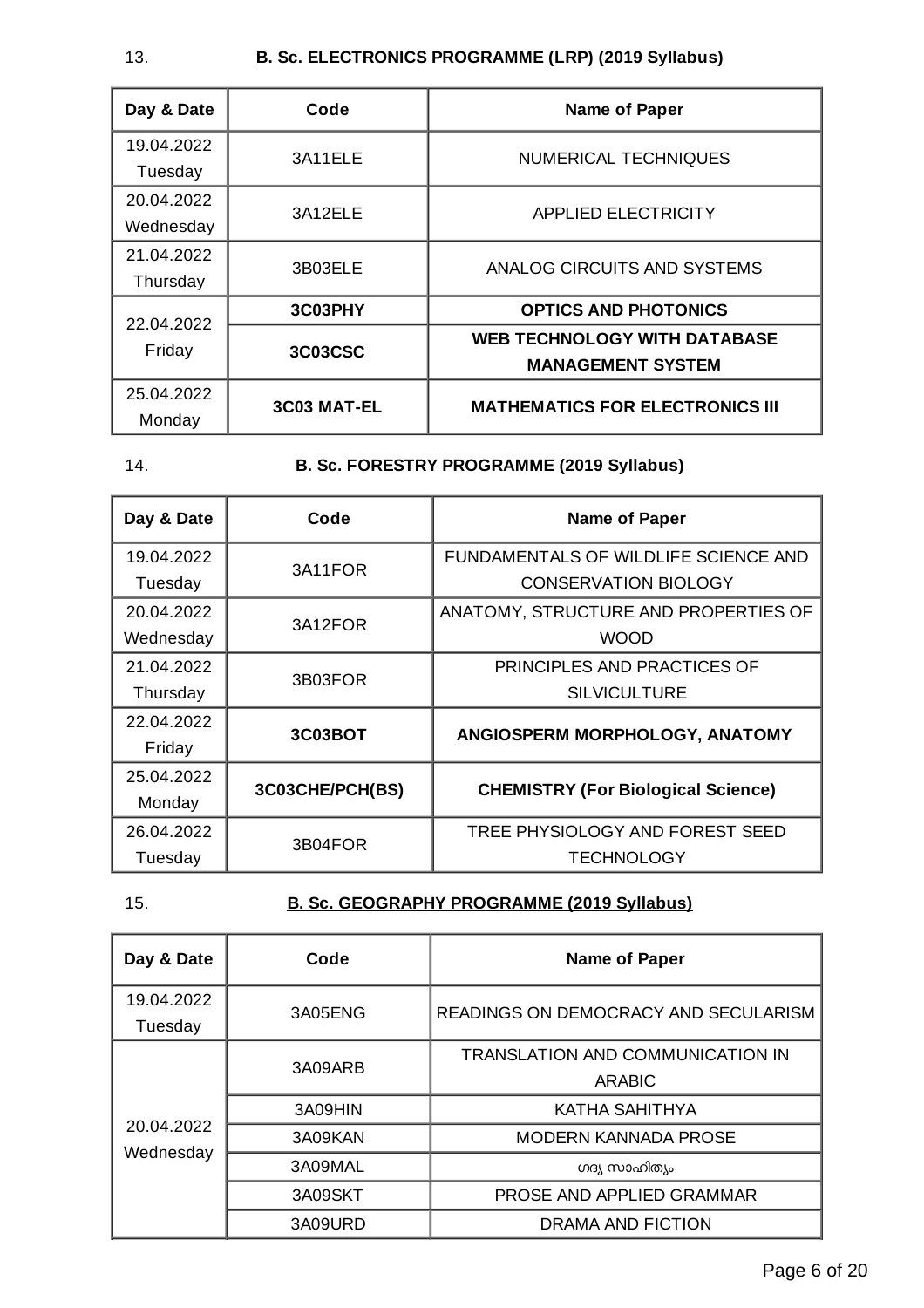| 21.04.2022 | 3B04GRY        | <b>OCEANOGRAPHY</b>                        |  |
|------------|----------------|--------------------------------------------|--|
| Thursday   |                |                                            |  |
| 22.04.2022 | <b>3C03GEO</b> | <b>GEOLOGY III</b>                         |  |
| Friday     |                |                                            |  |
| 25.04.2022 |                | <b>PROBABILITY AND DISTRIBUTION THEORY</b> |  |
| Monday     | 3C03STA(G&P)   |                                            |  |

## 16. **B. Sc. GEOLOGY PROGRAMME (2019 Syllabus)**

| Day & Date | Code            | <b>Name of Paper</b>                    |  |
|------------|-----------------|-----------------------------------------|--|
| 19.04.2022 | 3A05ENG         | READINGS ON DEMOCRACY AND SECULARISM    |  |
| Tuesday    |                 |                                         |  |
|            | 3A09ARB         | TRANSLATION AND COMMUNICATION IN        |  |
|            |                 | <b>ARABIC</b>                           |  |
|            | 3A09HIN         | KATHA SAHITHYA                          |  |
| 20.04.2022 | 3A09KAN         | <b>MODERN KANNADA PROSE</b>             |  |
| Wednesday  | 3A09MAL         | ഗദ്യ സാഹിത്യം                           |  |
|            | 3A09SKT         | PROSE AND APPLIED GRAMMAR               |  |
|            | 3A09URD         | DRAMA AND FICTION                       |  |
| 21.04.2022 | 3B03GEO         |                                         |  |
| Thursday   |                 | <b>CRYSTALLOGRAPHY</b>                  |  |
| 22.04.2022 | 3C03PHY         |                                         |  |
| Friday     |                 | <b>OPTICS AND PHOTONICS</b>             |  |
| 25.04.2022 | 3C03CHE/PCH(PS) | <b>CHEMISTRY (For Physical Science)</b> |  |
| Monday     |                 |                                         |  |

## 17. **B. Sc. HOME SCIENCE PROGRAMME (2019 Syllabus)**

| Day & Date              | Code            | Name of Paper                                                       |  |
|-------------------------|-----------------|---------------------------------------------------------------------|--|
| 19.04.2022<br>Tuesday   | 3A05ENG         | READINGS ON DEMOCRACY AND SECULARISM                                |  |
|                         | 3A09ARB         | <b>TRANSLATION AND COMMUNICATION IN</b><br><b>ARABIC</b>            |  |
|                         | 3A09HIN         | KATHA SAHITHYA                                                      |  |
| 20.04.2022<br>Wednesday | 3A09KAN         | <b>MODERN KANNADA PROSE</b>                                         |  |
|                         | 3A09MAL         | ഗദ്യ സാഹിത്യം                                                       |  |
|                         | 3A09SKT         | PROSE AND APPLIED GRAMMAR                                           |  |
|                         | 3A09URD         | <b>DRAMA AND FICTION</b>                                            |  |
| 21.04.2022<br>Thursday  | 3B04HSC         | <b>INTERIOR DECORATION</b>                                          |  |
| 22.04.2022<br>Friday    | 3C03ZLG         | <b>ANIMAL PHYSIOLOGY</b>                                            |  |
| 25.04.2022<br>Monday    | 3C03CHE/PCH(BS) | <b>CHEMISTRY (For Biological Science)</b><br>$P2$ ne $\overline{7}$ |  |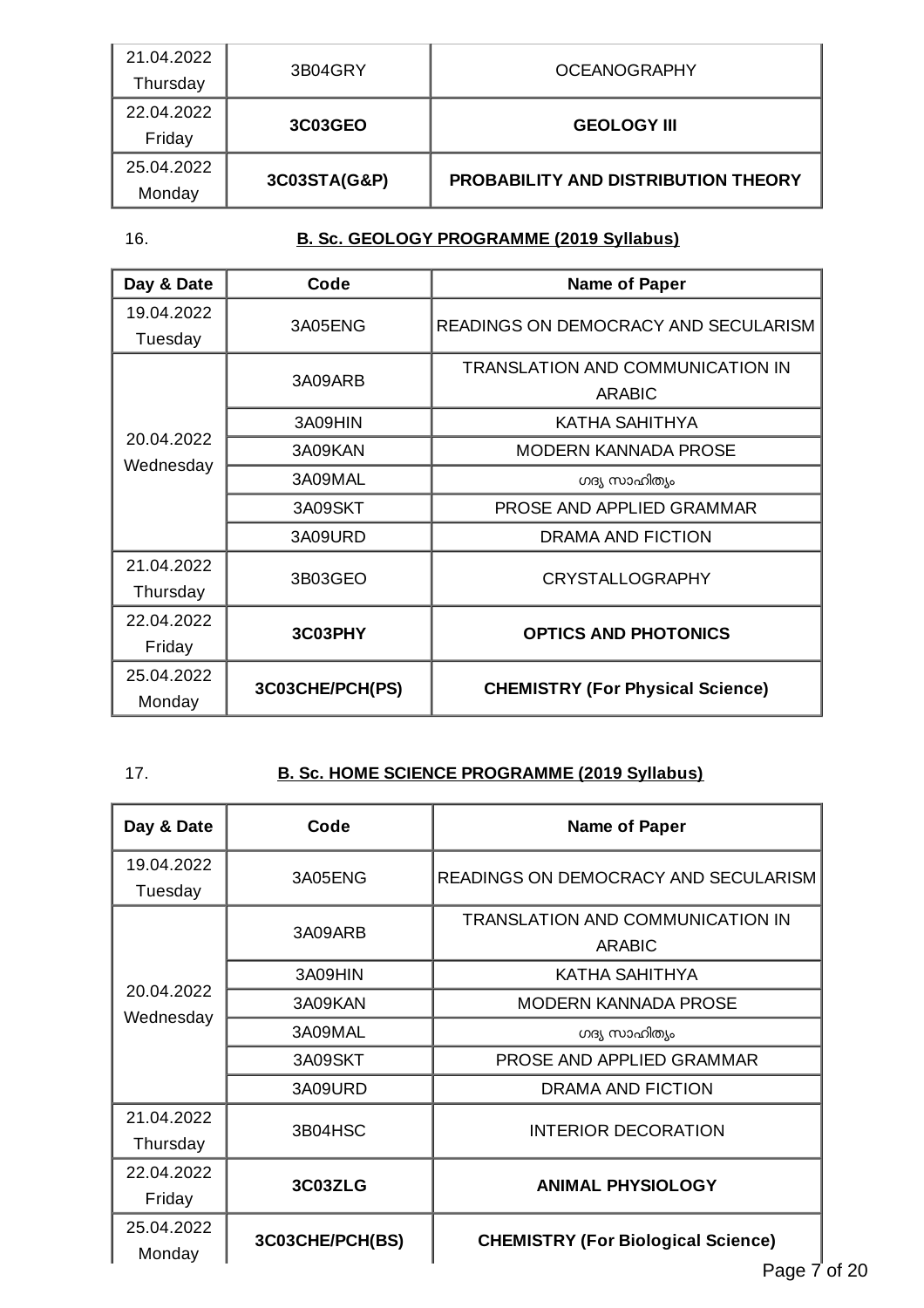18. **B. Sc. MATHEMATICS PROGRAMME (2019 Syllabus)**

| Day & Date             | Code           | <b>Name of Paper</b>                                            |  |
|------------------------|----------------|-----------------------------------------------------------------|--|
| 19.04.2022<br>Tuesday  | 3A05ENG        | READINGS ON DEMOCRACY AND SECULARISM                            |  |
|                        | 3A09ARB        | TRANSLATION AND COMMUNICATION IN<br><b>ARABIC</b>               |  |
|                        | 3A09HIN        | KATHA SAHITHYA                                                  |  |
| 20.04.2022             | 3A09KAN        | <b>MODERN KANNADA PROSE</b>                                     |  |
| Wednesday              | 3A09MAL        | ഗദ്യ സാഹിത്യം                                                   |  |
|                        | 3A09SKT        | PROSE AND APPLIED GRAMMAR                                       |  |
|                        | 3A09URD        | <b>DRAMA AND FICTION</b>                                        |  |
| 21.04.2022<br>Thursday | 3B03MAT        | ANALYTIC GEOMETRY AND APPLICATIONS OF<br><b>DERIVATIVES</b>     |  |
| 22.04.2022             | 3C03PHY        | <b>OPTICS AND PHOTONICS</b>                                     |  |
| Friday                 | <b>3C03CSC</b> | <b>WEB TECHNOLOGY WITH DATABASE</b><br><b>MANAGEMENT SYSTEM</b> |  |
| 25.04.2022<br>Monday   | 3C03STA        | <b>PROBABILITY DISTRIBUTIONS</b>                                |  |

| ۰, | ٠            |  |
|----|--------------|--|
|    | I<br>۰.<br>× |  |

## 19. **B. Sc. MICROBIOLOGY PROGRAMME (2019 Syllabus)**

| Day & Date              | Code            | <b>Name of Paper</b>                      |
|-------------------------|-----------------|-------------------------------------------|
| 19.04.2022<br>Tuesday   | 3A11MCB         | <b>BIOCHEMISTRY FOR MICROBIOLOGY</b>      |
| 20.04.2022<br>Wednesday | 3A12MCB         | BIOINFORMATICS AND BIOINSTRUMENTATION     |
| 21.04.2022<br>Thursday  | 3B03MCB         | MICROBIAL PHYSIOLOGY AND METABOLISM       |
| 22.04.2022<br>Friday    | 3C03BTC         | PLANT BIOTECHNOLOGY I                     |
|                         | 3C03ZLG         | <b>ANIMAL PHYSIOLOGY</b>                  |
|                         | 3C03PLY         | <b>HUMAN PHYSIOLOGY-I</b>                 |
| 25.04.2022<br>Monday    | 3C03CHE/PCH(BS) | <b>CHEMISTRY (For Biological Science)</b> |
| 26.04.2022<br>Tuesday   | 3C03BCH         | <b>BIOCHEMISTRY III</b>                   |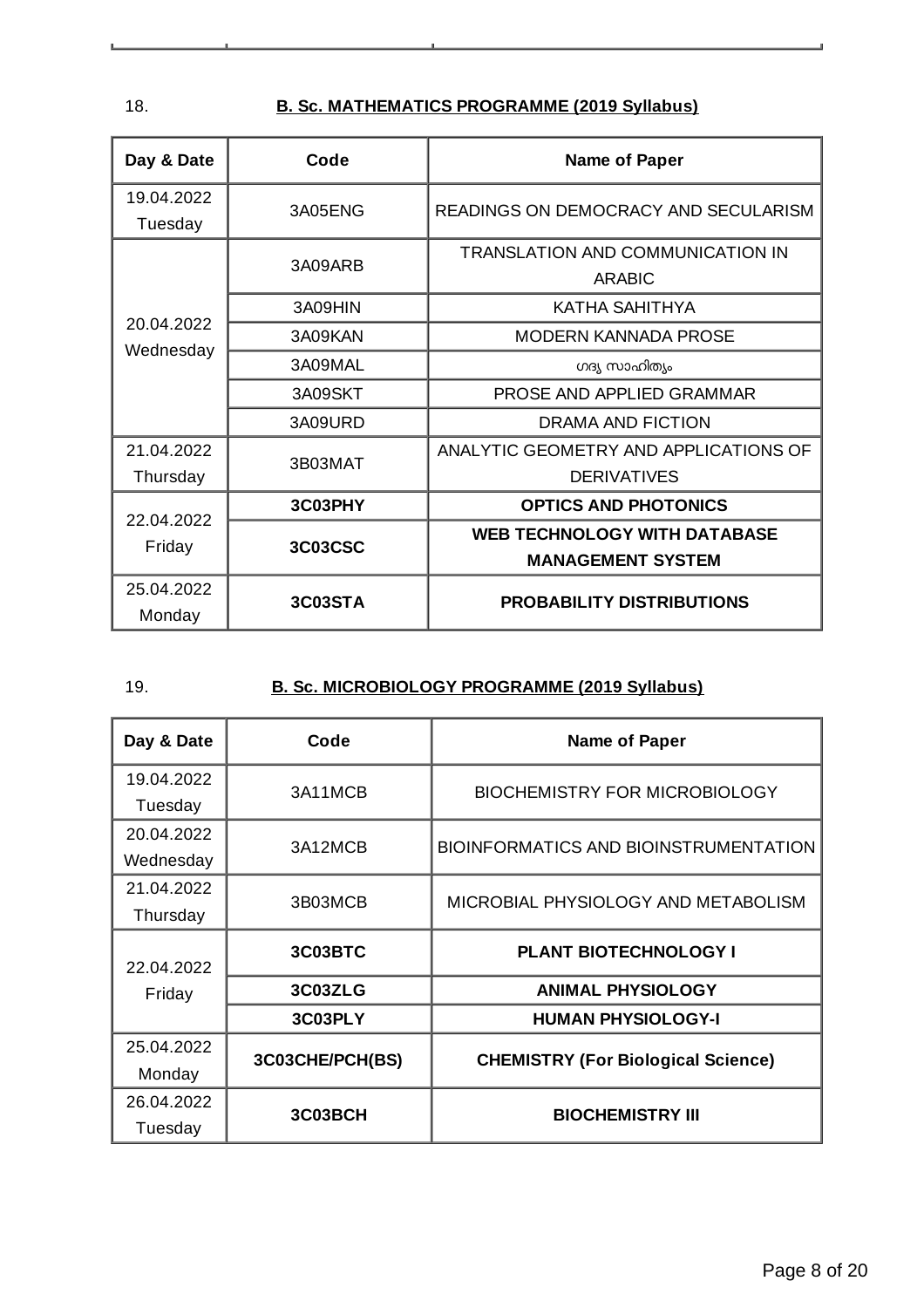| Day & Date             | Code            | <b>Name of Paper</b>                                            |
|------------------------|-----------------|-----------------------------------------------------------------|
| 19.04.2022<br>Tuesday  | 3A05ENG         | READINGS ON DEMOCRACY AND SECULARISM                            |
|                        | 3A09ARB         | TRANSLATION AND COMMUNICATION IN<br><b>ARABIC</b>               |
|                        | 3A09HIN         | KATHA SAHITHYA                                                  |
| 20.04.2022             | 3A09KAN         | <b>MODERN KANNADA PROSE</b>                                     |
| Wednesday              | 3A09MAL         | ഗദ്യ സാഹിത്യം                                                   |
|                        | 3A09SKT         | PROSE AND APPLIED GRAMMAR                                       |
|                        | 3A09URD         | <b>DRAMA AND FICTION</b>                                        |
| 21.04.2022<br>Thursday | 3B03PHY         | <b>MECHANICS II</b>                                             |
| 22.04.2022             | 3C03ELE         | <b>COMMUNICATION SYSTEMS</b>                                    |
| Friday                 | <b>3C03CSC</b>  | <b>WEB TECHNOLOGY WITH DATABASE</b><br><b>MANAGEMENT SYSTEM</b> |
| 25.04.2022<br>Monday   | 3C03CHE/PCH(PS) | <b>CHEMISTRY (For Physical Science)</b>                         |
| 26.04.2022<br>Tuesday  | 3C03 MAT-PH     | <b>MATHEMATICS FOR PHYSICS III</b>                              |

#### 21. **B. Sc. PLANT SCIENCE PROGRAMME**

| Day & Date | Code            | <b>Name of Paper</b>                      |
|------------|-----------------|-------------------------------------------|
| 19.04.2022 | 3A11PLS         | <b>PLANTATION SCIENCE</b>                 |
| Tuesday    |                 |                                           |
| 20.04.2022 | 3A12PLS         | <b>HORTICULTURE</b>                       |
| Wednesday  |                 |                                           |
| 21.04.2022 | 3B03BOT/PLS     | PLANT DIVERSITY I - ALGAE AND BRYOPHYTES  |
| Thursday   |                 |                                           |
| 22.04.2022 | 3C03ZLG         | <b>ANIMAL PHYSIOLOGY</b>                  |
| Friday     |                 |                                           |
| 25.04.2022 | 3C03CHE/PCH(BS) | <b>CHEMISTRY (For Biological Science)</b> |
| Monday     |                 |                                           |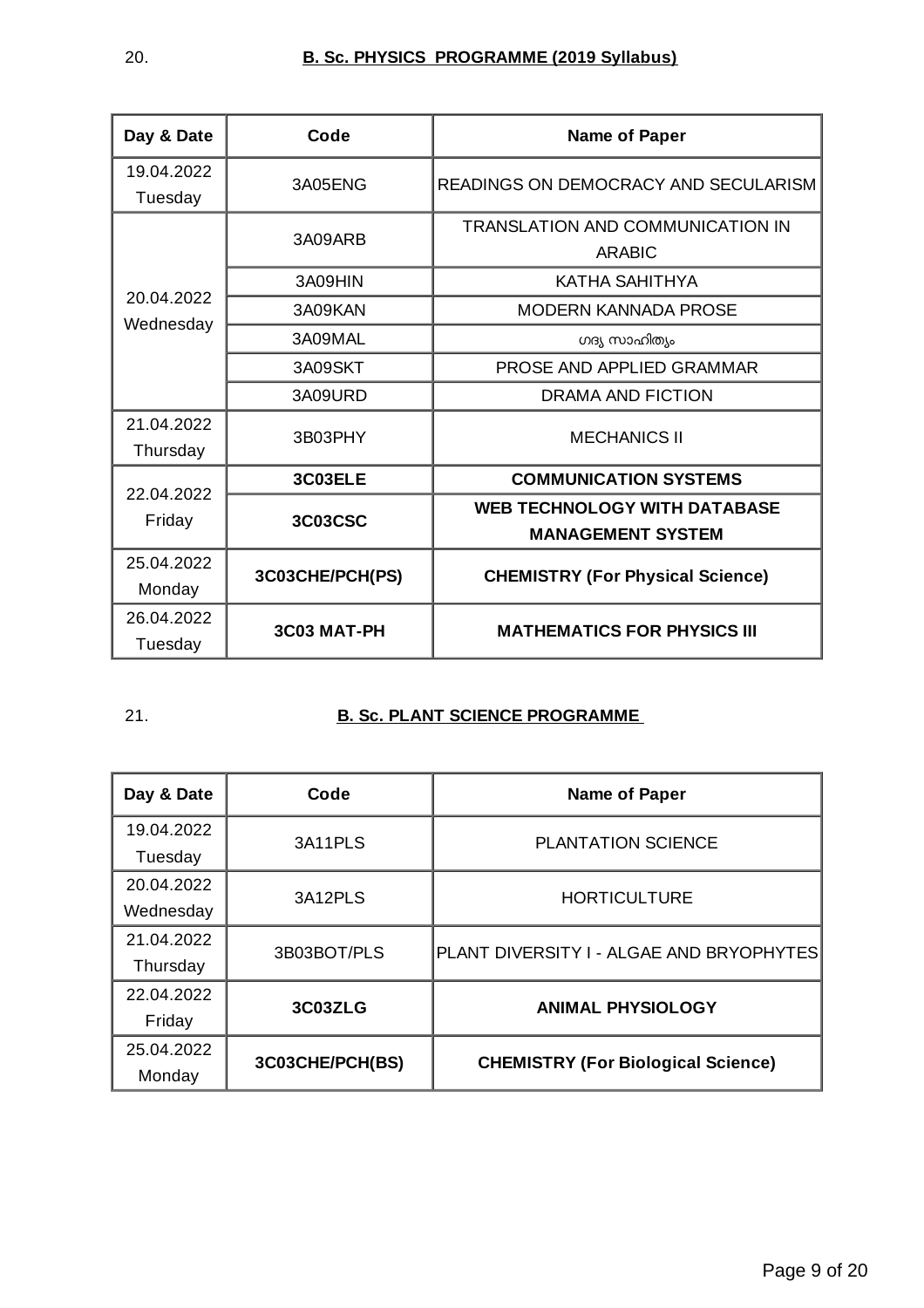#### 22. **B. Sc. POLYMER CHEMISTRY PROGRAMME (2019 Syllabus)**

| Day & Date              | Code        | <b>Name of Paper</b>                                            |
|-------------------------|-------------|-----------------------------------------------------------------|
| 19.04.2022<br>Tuesday   | 3A11PCH     | <b>POLYMER CHEMISTRY-1</b>                                      |
| 20.04.2022<br>Wednesday | 3A12PCH     | <b>POLYMER CHEMISTRY- II</b>                                    |
| 21.04.2022<br>Thursday  | 3B04PCH/CHE | <b>ORGANIC CHEMISTRY I</b>                                      |
| 22.04.2022<br>Friday    | 3C03PHY     | <b>OPTICS AND PHOTONICS</b>                                     |
|                         | 3C03CSC     | <b>WEB TECHNOLOGY WITH DATABASE</b><br><b>MANAGEMENT SYSTEM</b> |
| 25.04.2022<br>Monday    | 3C03 MAT-CH | <b>MATHEMATICS FOR CHEMISTRY III</b>                            |

#### 23. **B. Sc. PSYCHOLOGY PROGRAMME (2019 Syllabus)**

| Day & Date             | Code         | Name of Paper                                     |
|------------------------|--------------|---------------------------------------------------|
| 19.04.2022<br>Tuesday  | 3A05ENG      | READINGS ON DEMOCRACY AND SECULARISM              |
|                        | 3A09ARB      | TRANSLATION AND COMMUNICATION IN<br><b>ARABIC</b> |
|                        | 3A09HIN      | KATHA SAHITHYA                                    |
| 20.04.2022             | 3A09KAN      | MODERN KANNADA PROSE                              |
| Wednesday              | 3A09MAL      | ഗദ്യ സാഹിത്യം                                     |
|                        | 3A09SKT      | PROSE AND APPLIED GRAMMAR                         |
|                        | 3A09URD      | DRAMA AND FICTION                                 |
| 21.04.2022<br>Thursday | 3B05PSY      | PSYCHOLOGY OF INDIVIDUAL DIFFERENCES              |
| 22.04.2022             | 3C03PSY      | <b>NEUROBIOLOGICAL PERSPECTIVE</b>                |
| Friday                 |              |                                                   |
| 25.04.2022             | 3C03STA(G&P) | PROBABILITY AND DISTRIBUTION THEORY               |
| Monday                 |              |                                                   |

#### 24. **B. Sc. STATISTICS PROGRAMME (2019 Syllabus)**

| Day & Date | Code    | <b>Name of Paper</b>                 |
|------------|---------|--------------------------------------|
| 19.04.2022 | 3A05ENG | READINGS ON DEMOCRACY AND SECULARISM |
| Tuesday    |         |                                      |
|            | 3A09ARB | TRANSLATION AND COMMUNICATION IN     |
| 20.04.2022 |         | ARABIC                               |
| Wednesday  | 3A09HIN | KATHA SAHITHYA                       |
|            | 3A09KAN | <b>MODERN KANNADA PROSE</b>          |
|            | 3A09MAL | ഗദ്യ സാഹിത്യം<br>$P - - -$           |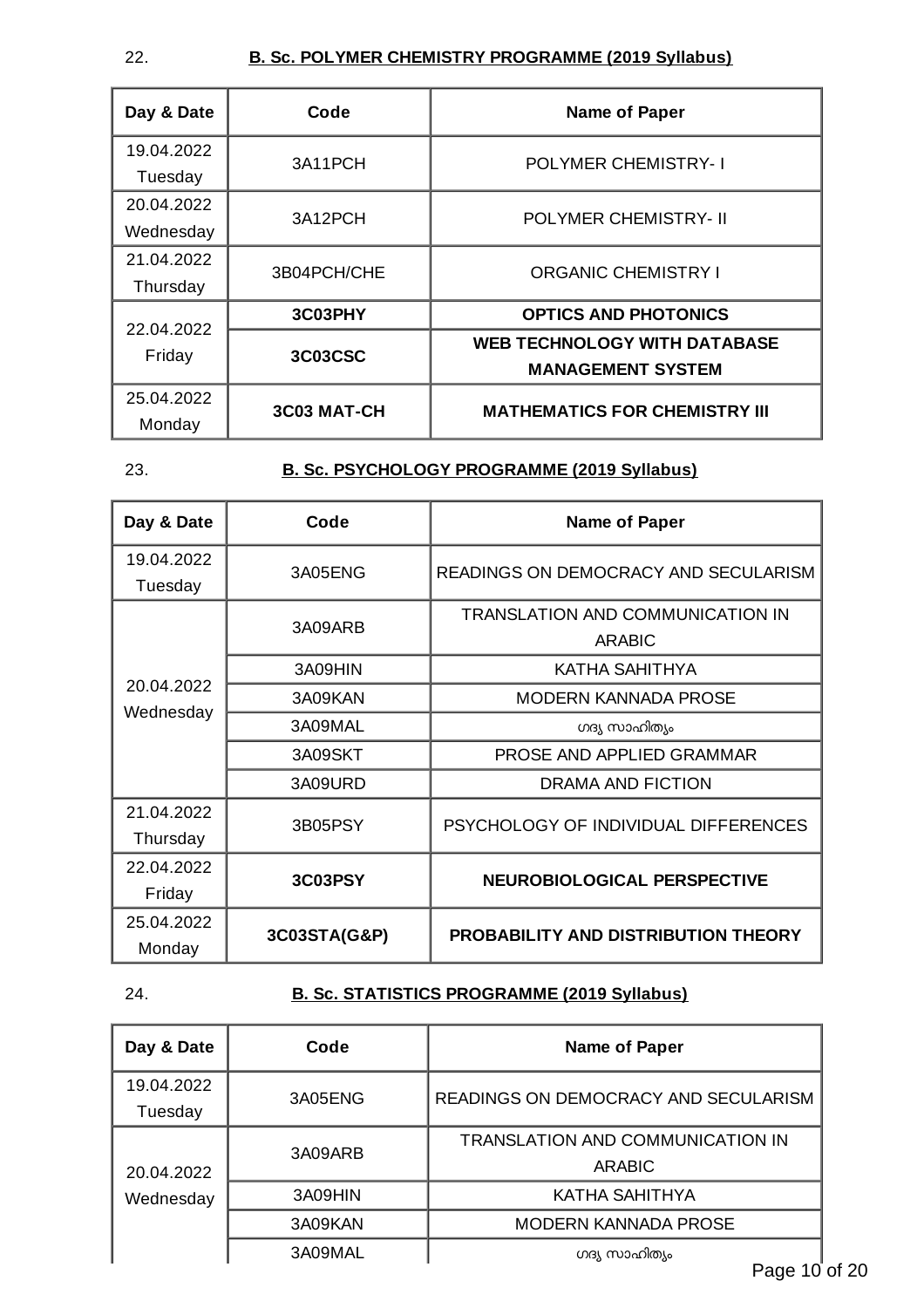| 20.04.2022 | 3A09SKT     | PROSE AND APPLIED GRAMMAR             |
|------------|-------------|---------------------------------------|
| Wednesday  | 3A09URD     | DRAMA AND FICTION                     |
| 21.04.2022 | 3B03STA     | PROBABILITY DISTRIBUTION AND LIMIT    |
| Thursday   |             | <b>THEOREMS</b>                       |
| 22.04.2022 | 3C03CSC     | <b>WEB TECHNOLOGY WITH DATABASE</b>   |
| Friday     |             | <b>MANAGEMENT SYSTEM</b>              |
| 25.04.2022 | 3C03 MAT-ST | <b>MATHEMATICS FOR STATISTICS III</b> |
| Monday     |             |                                       |

## 25. **B. Sc. ZOOLOGY PROGRAMME (2019 Syllabus)**

| Day & Date | Code            | <b>Name of Paper</b>                     |
|------------|-----------------|------------------------------------------|
| 19.04.2022 | 3A05ENG         | READINGS ON DEMOCRACY AND SECULARISM     |
| Tuesday    |                 |                                          |
|            | 3A09ARB         | TRANSLATION AND COMMUNICATION IN         |
|            |                 | <b>ARABIC</b>                            |
|            | 3A09HIN         | KATHA SAHITHYA                           |
| 20.04.2022 | 3A09KAN         | MODERN KANNADA PROSE                     |
| Wednesday  | 3A09MAL         | ഗദ്യ സാഹിത്യം                            |
|            | 3A09SKT         | PROSE AND APPLIED GRAMMAR                |
|            | 3A09URD         | DRAMA AND FICTION                        |
| 21.04.2022 |                 |                                          |
| Thursday   | 3B03ZLG         | <b>CHORDATA-I</b>                        |
| 22.04.2022 | 3C03BGT         | PREPARATION OF BIOLOGICAL SPECIMENS      |
| Friday     | 3C03BOT         | ANGIOSPERM MORPHOLOGY, ANATOMY           |
| 25.04.2022 | 3C03CHE/PCH(BS) | <b>CHEMISTRY(For Biological Science)</b> |
| Monday     |                 |                                          |

## 26. **B. C. A. PROGRAMME (2019 Syllabus)**

| Day & Date | Code                | <b>Name of Paper</b>                   |
|------------|---------------------|----------------------------------------|
| 19.04.2022 | 3A12BCA             | <b>DATA STRUCTURES</b>                 |
| Tuesday    |                     |                                        |
| 20.04.2022 | 3A13BCA             | DATABASE MANAGEMENT SYSTEM             |
| Wednesday  |                     |                                        |
| 21.04.2022 |                     |                                        |
| Thursday   | 3B06BCA             | <b>INTRODUCTION TO MICROPROCESSORS</b> |
| 22.04.2022 |                     |                                        |
| Friday     | 3B07BCA             | <b>JAVA PROGRAMMING</b>                |
| 25.04.2022 |                     |                                        |
| Monday     | <b>3C03 MAT-BCA</b> | <b>MATHEMATICS FOR BCA III</b>         |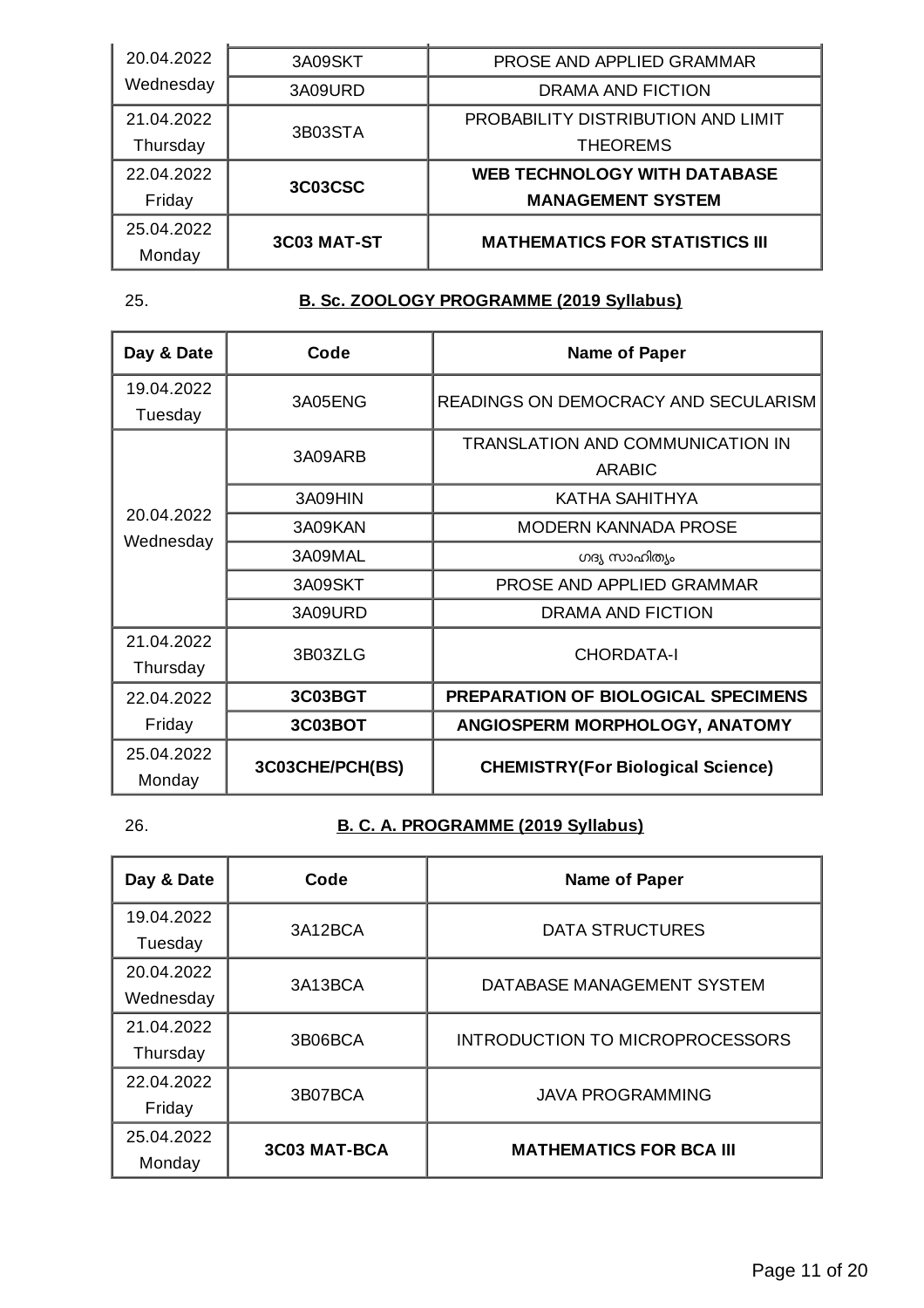#### 27. **B. A. AFSAL-UL-ULAMA PROGRAMME (2019 Syllabus)**

| Day & Date | Code    | <b>Name of Paper</b>                        |
|------------|---------|---------------------------------------------|
| 19.04.2022 | 3A03ENG | <b>READINGS ON LIFE AND NATURE</b>          |
| Tuesday    |         |                                             |
| 20.04.2022 | 3A09AUA | <b>MEDIA ARABIC</b>                         |
| Wednesday  |         |                                             |
| 21.04.2022 |         | A BRIEF SURVEY OF ARAB HISTORY              |
| Thursday   | 3B03AUA |                                             |
| 22.04.2022 |         | RHETORIC AND PROSODY                        |
| Friday     | 3B04AUA |                                             |
| 25.04.2022 | 3C03AUA | <b>HISTORY OF ARABIC LITERATURE- PART 2</b> |
| Monday     |         |                                             |

#### 28. **B. A. ARABIC PROGRAMME (2019 Syllabus)**

| Day & Date | Code    | <b>Name of Paper</b>                 |
|------------|---------|--------------------------------------|
| 19.04.2022 | 3A05ENG | READINGS ON DEMOCRACY AND SECULARISM |
| Tuesday    |         |                                      |
|            | 3A09ARB | TRANSLATION AND COMMUNICATION IN     |
|            |         | <b>ARABIC</b>                        |
|            | 3A09HIN | KATHA SAHITHYA                       |
| 20.04.2022 | 3A09KAN | <b>MODERN KANNADA PROSE</b>          |
| Wednesday  | 3A09MAL | ഗദ്യ സാഹിത്യം                        |
|            | 3A09SKT | PROSE AND APPLIED GRAMMAR            |
|            | 3A09URD | DRAMA AND FICTION                    |
| 21.04.2022 |         | FUNCTIONAL GRAMMAR IN ARABIC         |
| Thursday   | 3B03ARB |                                      |
| 22.04.2022 |         | HISTORY OF ARABIC LITERATURE PART-I  |
| Friday     | 3B04ARB |                                      |
| 25.04.2022 | 3C03ARB |                                      |
| Monday     |         | SAQAFATHUL ISLAM WA HADARATHUHU      |

#### 29. **B. A. ARABIC AND ISLAMIC HISTORY PROGRAMME (2019 Syllabus)**

| Day & Date              | Code    | <b>Name of Paper</b>                                     |
|-------------------------|---------|----------------------------------------------------------|
| 19.04.2022<br>Tuesday   | 3A05ENG | <b>READINGS ON DEMOCRACY AND SECULARISM</b>              |
| 20.04.2022<br>Wednesday | 3A09ARB | <b>TRANSLATION AND COMMUNICATION IN</b><br><b>ARABIC</b> |
|                         | 3A09HIN | <b>KATHA SAHITHYA</b>                                    |
|                         | 3A09KAN | <b>MODERN KANNADA PROSE</b>                              |
|                         | 3A09MAL | ഗദ്യ സാഹിത്യം                                            |
| 20.04.2022              | 3A09SKT | PROSE AND APPLIED GRAMMAR<br>-<br>$\sim$                 |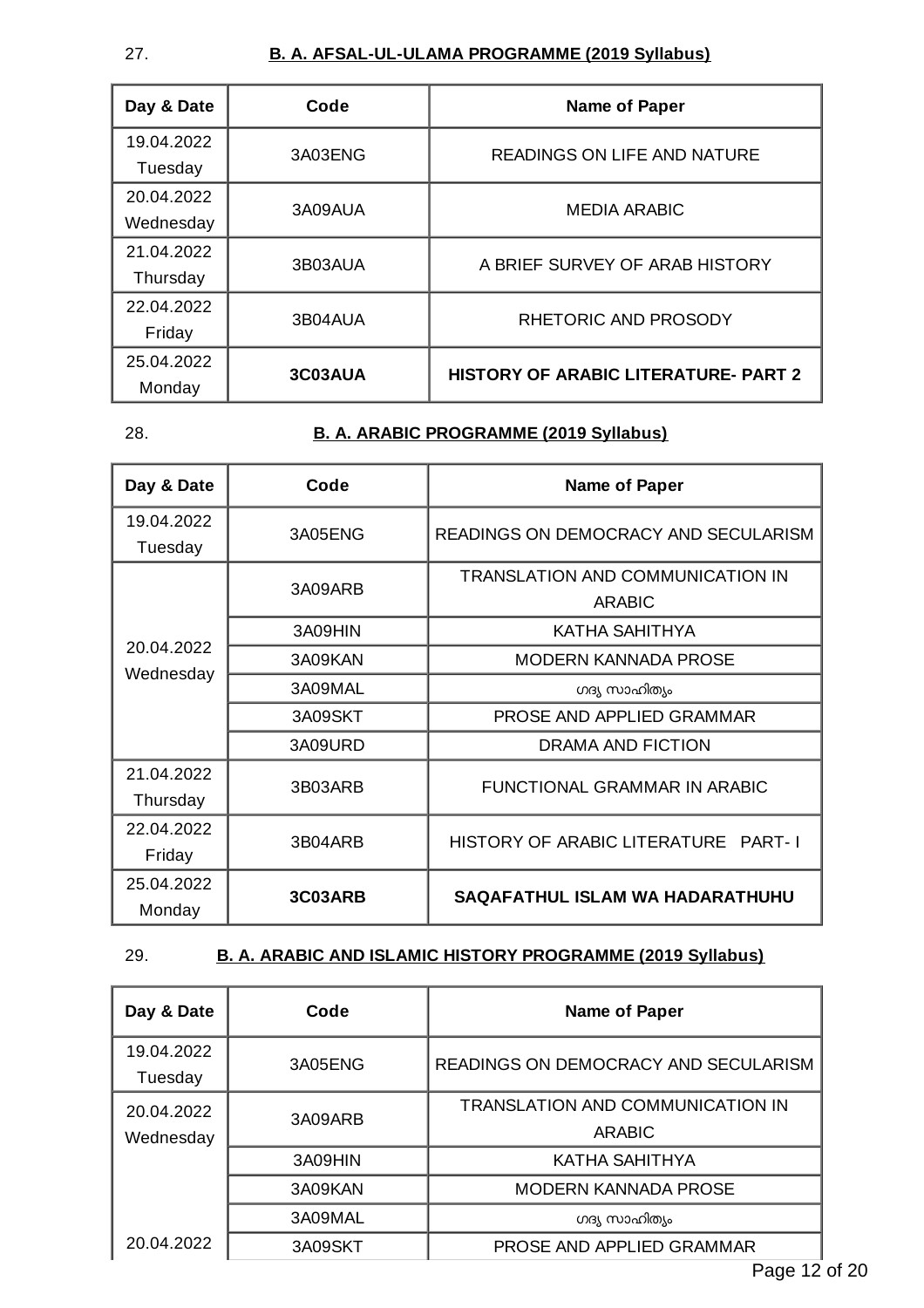| Wednesday  | 3A09URD | DRAMA AND FICTION           |
|------------|---------|-----------------------------|
| 21.04.2022 | 3B03ISH | HISTORY OF ABBASIDS         |
| Thursday   |         |                             |
| 22.04.2022 | 3B04ISH | <b>ISLAM IN EUROPE</b>      |
| Friday     |         |                             |
| 25.04.2022 | 3B03ARD | ARABIC GRAMMAR AND RHETORIC |
| Monday     |         |                             |

## 30. **B. A. BHARATANATYAM PROGRAMME (2019 Syllabus)**

| Day & Date              | Code    | <b>Name of Paper</b>                              |
|-------------------------|---------|---------------------------------------------------|
| 19.04.2022<br>Tuesday   | 3A05ENG | READINGS ON DEMOCRACY AND SECULARISM              |
| 20.04.2022<br>Wednesday | 3A09ARB | TRANSLATION AND COMMUNICATION IN<br><b>ARABIC</b> |
|                         | 3A09HIN | KATHA SAHITHYA                                    |
|                         | 3A09KAN | <b>MODERN KANNADA PROSE</b>                       |
|                         | 3A09MAL | ഗദ്യ സാഹിത്യം                                     |
|                         | 3A09SKT | PROSE AND APPLIED GRAMMAR                         |
|                         | 3A09URD | DRAMA AND FICTION                                 |
| 21.04.2022<br>Thursday  | 3B03BHA | BASIC TERMINOLOGY OF BHARATANATYAM-I              |

## 31. **B. A. DEVELOPMENT ECONOMICS PROGRAMME (2019 Syllabus)**

| Day & Date             | Code                   | <b>Name of Paper</b>                              |
|------------------------|------------------------|---------------------------------------------------|
| 19.04.2022<br>Tuesday  | 3A05ENG                | READINGS ON DEMOCRACY AND SECULARISM              |
|                        | 3A09ARB                | TRANSLATION AND COMMUNICATION IN<br><b>ARABIC</b> |
|                        | 3A09HIN                | KATHA SAHITHYA                                    |
| 20.04.2022             | 3A09KAN                | <b>MODERN KANNADA PROSE</b>                       |
| Wednesday              | 3A09MAL                | ഗദ്യ സാഹിത്യം                                     |
|                        | 3A09SKT                | PROSE AND APPLIED GRAMMAR                         |
|                        | 3A09URD                | <b>DRAMA AND FICTION</b>                          |
| 21.04.2022<br>Thursday | 3B03 DEV ECO           | THEORIES OF ECONOMIC DEVELOPMENT                  |
| 22.04.2022<br>Friday   | 3B04DEV ECO/ECO        | <b>INTERNATIONAL ECONOMICS</b>                    |
| 25.04.2022<br>Monday   | <b>3C03DEV ECO/ECO</b> | <b>MATHEMATICAL ECONOMICS I</b>                   |
|                        | 3C07ECO                | <b>HISTORY OF ECONOMIC THOUGHT I</b>              |
|                        | <b>3C11ECO</b>         | <b>AGRICULTURAL ECONOMICS</b>                     |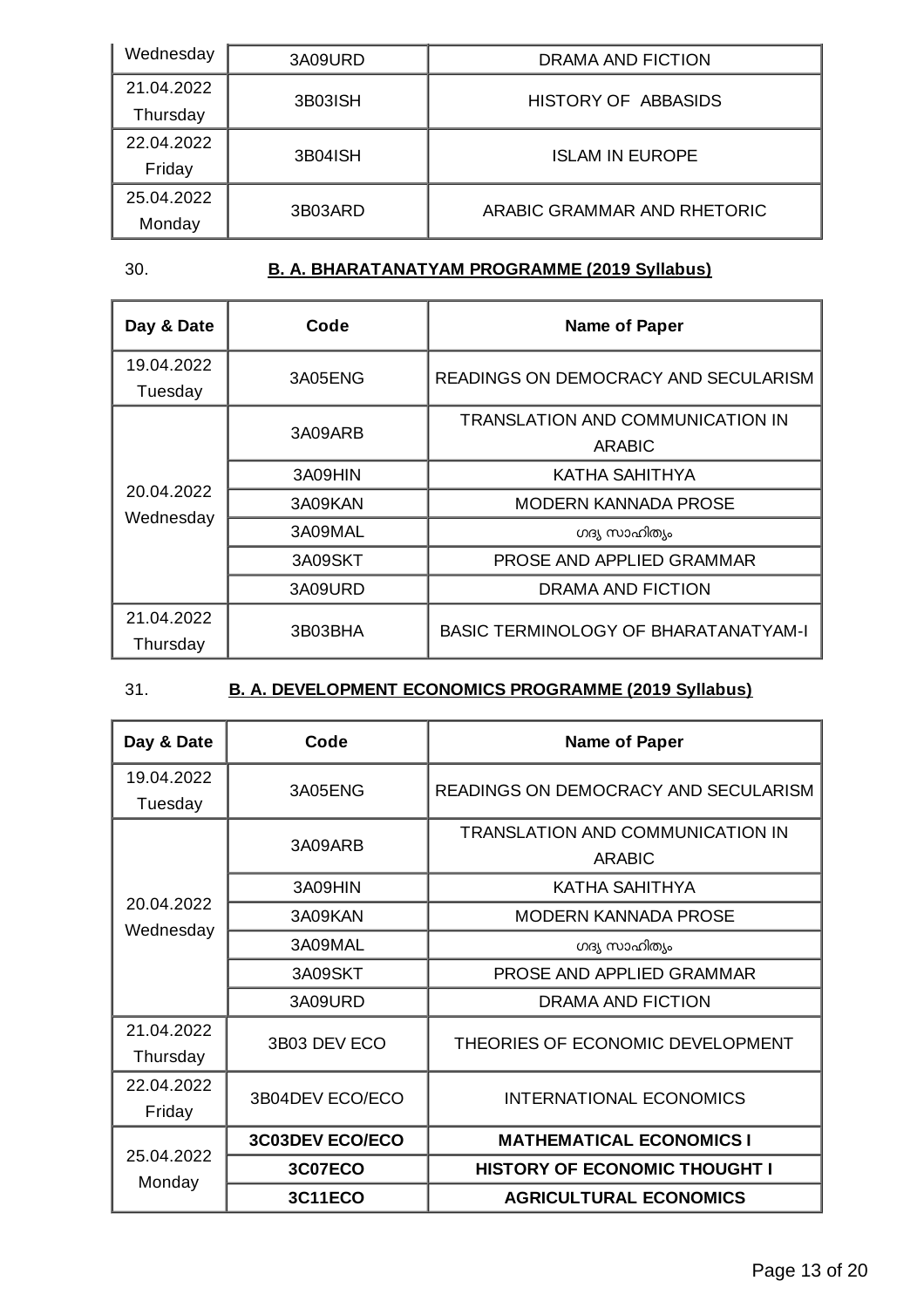## 32. **B. A. ECONOMICS PROGRAMME (2019 Syllabus)**

| Day & Date             | Code             | <b>Name of Paper</b>                                     |
|------------------------|------------------|----------------------------------------------------------|
| 19.04.2022<br>Tuesday  | 3A05ENG          | READINGS ON DEMOCRACY AND SECULARISM                     |
|                        | 3A09ARB          | <b>TRANSLATION AND COMMUNICATION IN</b><br><b>ARABIC</b> |
|                        | 3A09HIN          | KATHA SAHITHYA                                           |
| 20.04.2022             | 3A09KAN          | <b>MODERN KANNADA PROSE</b>                              |
| Wednesday              | 3A09MAL          | ഗദ്യ സാഹിത്യം                                            |
|                        | 3A09SKT          | PROSE AND APPLIED GRAMMAR                                |
|                        | 3A09URD          | DRAMA AND FICTION                                        |
| 21.04.2022<br>Thursday | 3B03ECO          | CENTRAL THEMES IN INDIAN ECONOMY                         |
| 22.04.2022<br>Friday   | 3B04ECO/DEVECO   | <b>INTERNATIONAL ECONOMICS</b>                           |
| 25.04.2022<br>Monday   | 3C03ECO /DEV ECO | <b>MATHEMATICAL ECONOMICS I</b>                          |
|                        | <b>3C07ECO</b>   | <b>HISTORY OF ECONOMIC THOUGHT I</b>                     |
|                        | <b>3C11ECO</b>   | <b>AGRICULTURAL ECONOMICS</b>                            |
|                        | 3C07HIS          | <b>ECONOMIC HISTORY OF MODERN INDIA, 1793-</b><br>1947   |

## 33. **B. A. ENGLISH PROGRAMME (2019 Syllabus)**

| Day & Date            | Code    | <b>Name of Paper</b>                        |
|-----------------------|---------|---------------------------------------------|
| 19.04.2022<br>Tuesday | 3A05ENG | READINGS ON DEMOCRACY AND SECULARISM        |
|                       | 3A09ARB | TRANSLATION AND COMMUNICATION IN<br>ARABIC  |
|                       | 3A09HIN | KATHA SAHITHYA                              |
| 20.04.2022            | 3A09KAN | MODERN KANNADA PROSE                        |
| Wednesday             | 3A09MAL | ഗദ്യ സാഹിത്യം                               |
|                       | 3A09SKT | PROSE AND APPLIED GRAMMAR                   |
|                       | 3A09URD | DRAMA AND FICTION                           |
| 21.04.2022            | 3B03ENG | OLD ENGLISH TO MEDIEVAL ENGLISH             |
| Thursday              |         | LITERATURE (500-1500)                       |
| 22.04.2022            | 3B04ENG | RENAISSANCE AND RESTORATION                 |
| Friday                |         | LITERATURES (1485 - 1780)                   |
| 25.04.2022<br>Monday  | 3C03HIS | <b>TRANSFORMATIONS IN THE MODERN WORLD</b>  |
|                       | 3C05POL | <b>INTRODUCTION TO POLITICAL SCIENCE</b>    |
|                       | 3C03JNL | <b>INTRODUCTION TO BROADCAST JOURNALISM</b> |
|                       | 3C01SOC | <b>INTRODUCTION TO SOCIOLOGY</b>            |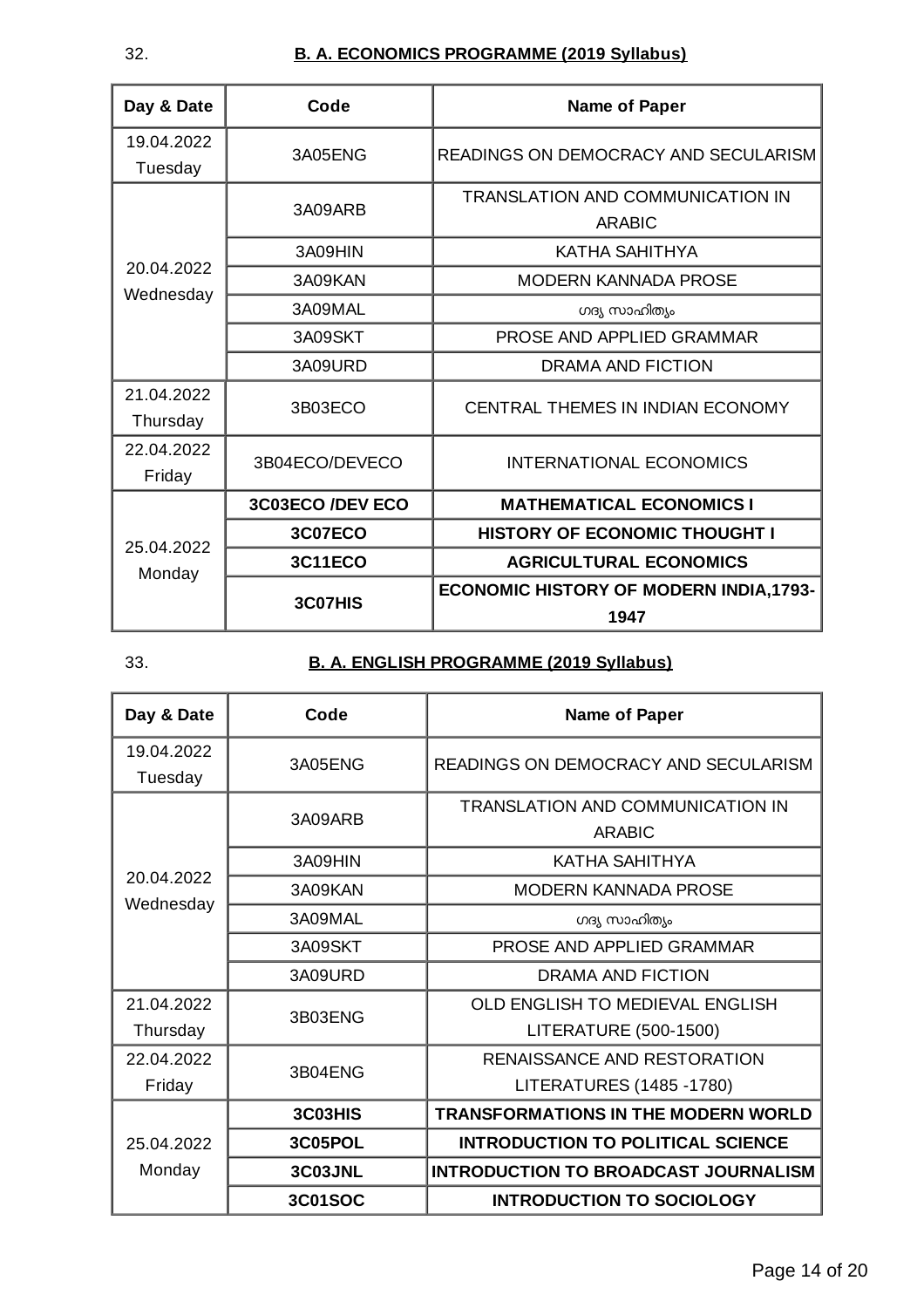| Day & Date             | Code    | <b>Name of Paper</b>                                       |
|------------------------|---------|------------------------------------------------------------|
| 19.04.2022<br>Tuesday  | 3A05ENG | READINGS ON DEMOCRACY AND SECULARISM                       |
|                        | 3A09ARB | <b>TRANSLATION AND COMMUNICATION IN</b><br><b>ARABIC</b>   |
|                        | 3A09HIN | KATHA SAHITHYA                                             |
| 20.04.2022             | 3A09KAN | <b>MODERN KANNADA PROSE</b>                                |
| Wednesday              | 3A09MAL | ഗദ്യ സാഹിത്യം                                              |
|                        | 3A09SKT | PROSE AND APPLIED GRAMMAR                                  |
|                        | 3A09URD | DRAMA AND FICTION                                          |
| 21.04.2022<br>Thursday | 3B03FNG | INTRODUCTION TO ENGLISH LITERATURE I                       |
| 22.04.2022<br>Friday   | 3B04FNG | <b>WRITING SKILLS</b>                                      |
| 25.04.2022<br>Monday   | 3C03HIS | <b>TRANSFORMATIONS IN THE MODERN WORLD</b>                 |
|                        | 3C01FNG | <b>INTRODUCTION TO WORLD LITERATURE -</b><br><b>PART I</b> |
|                        | 3C05POL | <b>INTRODUCTION TO POLITICAL SCIENCE</b>                   |

## 35. **B. A. FUNCTIONAL HINDI PROGRAMME (2019 Syllabus)**

| Day & Date             | Code    | <b>Name of Paper</b>                                     |
|------------------------|---------|----------------------------------------------------------|
| 19.04.2022<br>Tuesday  | 3A05ENG | READINGS ON DEMOCRACY AND SECULARISM                     |
|                        | 3A09ARB | <b>TRANSLATION AND COMMUNICATION IN</b><br><b>ARABIC</b> |
|                        | 3A09HIN | KATHA SAHITHYA                                           |
| 20.04.2022             | 3A09KAN | <b>MODERN KANNADA PROSE</b>                              |
| Wednesday              | 3A09MAL | ഗദ്യ സാഹിത്യം                                            |
|                        | 3A09SKT | PROSE AND APPLIED GRAMMAR                                |
|                        | 3A09URD | DRAMA AND FICTION                                        |
| 21.04.2022<br>Thursday | 3B03FHI | UPAYOGI HINDI VYAKARAN                                   |
| 22.04.2022             | 3B04FHI | HINDI SAHITHYA KA ITHIHAS ( RITHIKAL THAK)               |
| Friday                 |         |                                                          |
| 25.04.2022<br>Monday   | 3C03FHI | <b>HINDI MEIM DAFTARI KAMKAJ</b>                         |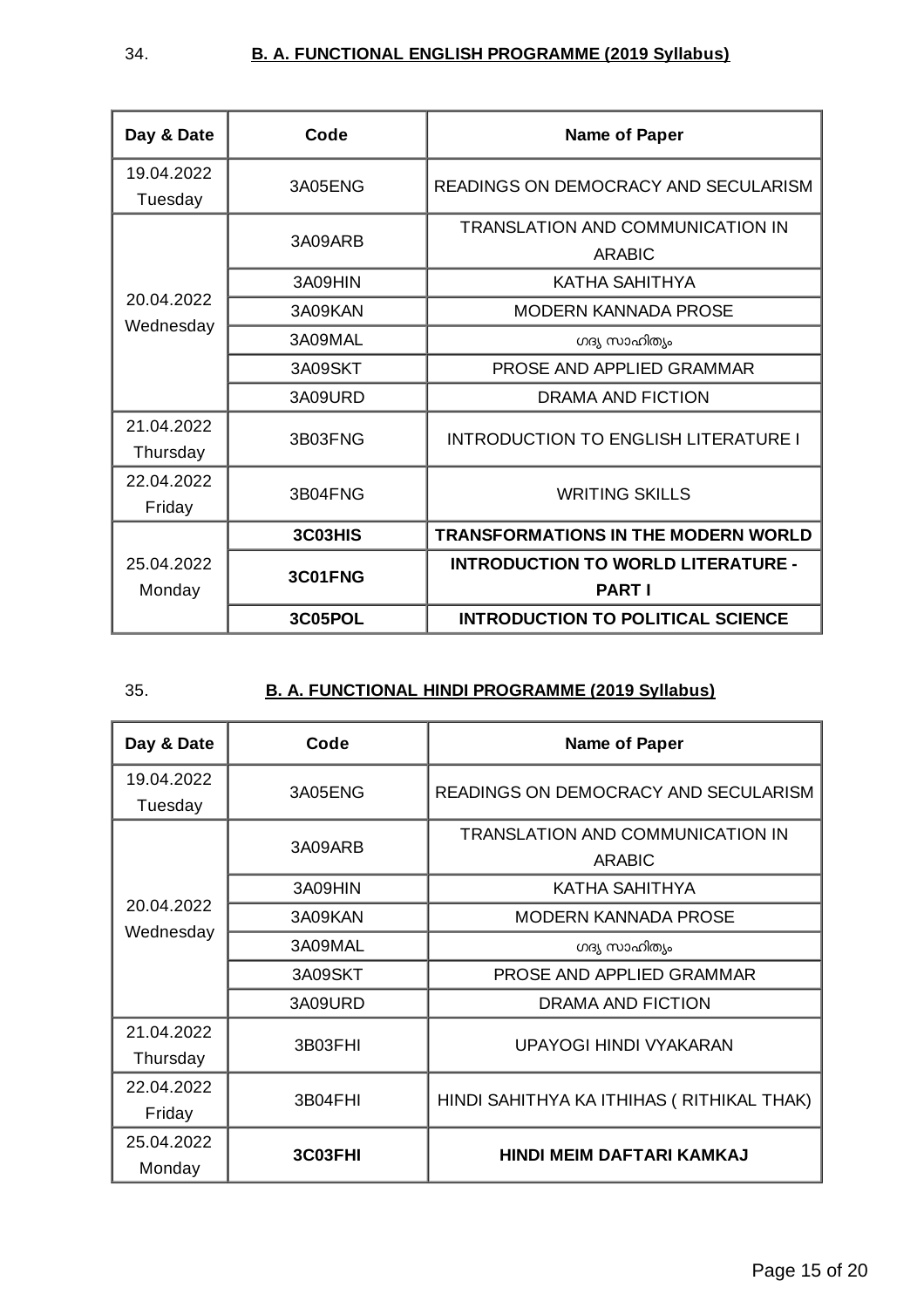| Day & Date | Code       | <b>Name of Paper</b>                    |
|------------|------------|-----------------------------------------|
| 19.04.2022 | 3A05ENG    | READINGS ON DEMOCRACY AND SECULARISM    |
| Tuesday    |            |                                         |
|            | 3A09ARB    | <b>TRANSLATION AND COMMUNICATION IN</b> |
|            |            | <b>ARABIC</b>                           |
|            | 3A09HIN    | KATHA SAHITHYA                          |
| 20.04.2022 | 3A09KAN    | <b>MODERN KANNADA PROSE</b>             |
| Wednesday  | 3A09MAL    | ഗദ്യ സാഹിത്യം                           |
|            | 3A09SKT    | PROSE AND APPLIED GRAMMAR               |
|            | 3A09URD    | DRAMA AND FICTION                       |
| 21.04.2022 | 3B03HIN    | <b>VYAKARAN</b>                         |
| Thursday   |            |                                         |
| 22.04.2022 | 3B04HIN    | HINDI SAHITHYA KA ITHIHAS GADHYA        |
| Friday     |            |                                         |
| 25.04.2022 | 3C03HIN    | <b>CULTURAL HISTORY OF INDIA</b>        |
| Monday     | 3C02SKT-HN | <b>DRAMA AND GRAMMAR</b>                |

# 37. **B. A. HISTORY PROGRAMME (2019 Syllabus)**

| Day & Date            | Code           | <b>Name of Paper</b>                                     |
|-----------------------|----------------|----------------------------------------------------------|
| 19.04.2022<br>Tuesday | 3A05ENG        | READINGS ON DEMOCRACY AND SECULARISM                     |
|                       | 3A09ARB        | <b>TRANSLATION AND COMMUNICATION IN</b><br><b>ARABIC</b> |
|                       | 3A09HIN        | KATHA SAHITHYA                                           |
| 20.04.2022            | 3A09KAN        | <b>MODERN KANNADA PROSE</b>                              |
| Wednesday             | 3A09MAL        | ഗദ്യ സാഹിത്യം                                            |
|                       | 3A09SKT        | PROSE AND APPLIED GRAMMAR                                |
|                       | 3A09URD        | DRAMA AND FICTION                                        |
| 21.04.2022            | 3B03HIS        | HISTORY OF INDIA II: POLITY, SOCIETY AND                 |
| Thursday              |                | CULTURE(C.200-1206)                                      |
| 22.04.2022            | 3B04HIS        | HISTORY OF KERALA I: EARLIEST TIMES TO                   |
| Friday                |                | C.1500 CE                                                |
| 25.04.2022<br>Monday  | 3C09HIS        | <b>TOURISM STUDIES: A HISTORICAL</b>                     |
|                       |                | <b>PERSPECTIVE</b>                                       |
|                       | 3C03POL        | <b>FOUNDATIONS OF POLITICAL SCIENCE</b>                  |
|                       | 3C03JNL        | <b>INTRODUCTION TO BROADCAST JOURNALISM</b>              |
|                       | <b>3C01SOC</b> | <b>INTRODUCTION TO SOCIOLOGY</b>                         |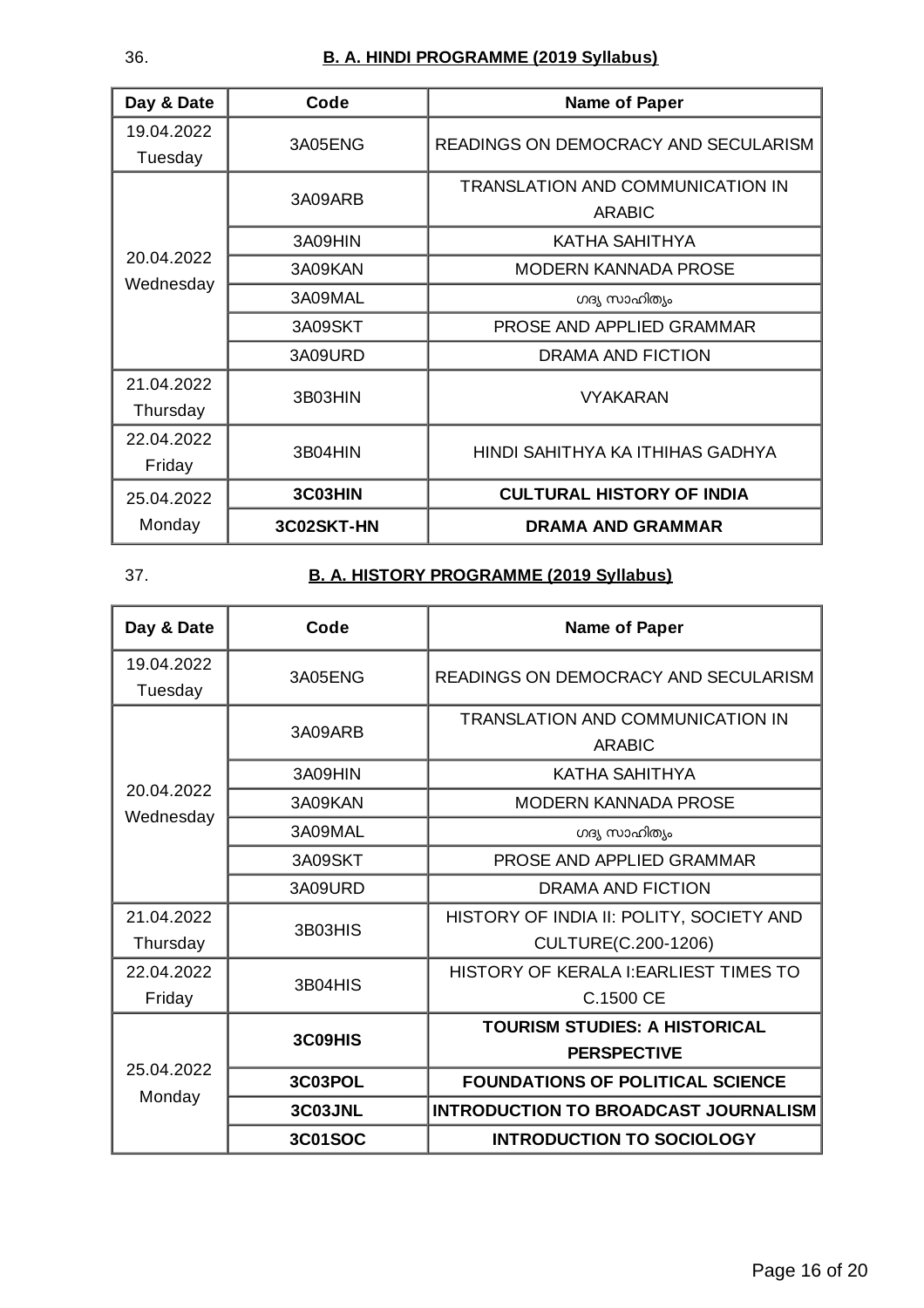| Day & Date             | Code       | <b>Name of Paper</b>                       |
|------------------------|------------|--------------------------------------------|
| 19.04.2022<br>Tuesday  | 3A05ENG    | READINGS ON DEMOCRACY AND SECULARISM       |
|                        | 3A09ARB    | TRANSLATION AND COMMUNICATION IN<br>ARABIC |
|                        | 3A09HIN    | KATHA SAHITHYA                             |
| 20.04.2022             | 3A09KAN    | MODERN KANNADA PROSE                       |
| Wednesday              | 3A09MAL    | ഗദ്യ സാഹിത്യം                              |
|                        | 3A09SKT    | PROSE AND APPLIED GRAMMAR                  |
|                        | 3A09URD    | DRAMA AND FICTION                          |
| 21.04.2022<br>Thursday | 3B03KAN    | MODERN POETRY- NAVYA AND NAVYOTHARA        |
| 22.04.2022<br>Friday   | 3B04KAN    | <b>MODERN KANNADA PROSE - NOVEL</b>        |
|                        |            | <b>FOLK LITERATURE (2019 admission)</b>    |
| 25.04.2022             | 3C03KAN    | <b>CULTURAL HISTORY OF KARNATAKA (2020</b> |
| Monday                 |            | admission)                                 |
|                        | 3C02SKT-HN | <b>DRAMA AND GRAMMAR</b>                   |

## 39. **B. A. MALAYALAM PROGRAMME (2019 Syllabus)**

| Day & Date              | Code       | <b>Name of Paper</b>                 |
|-------------------------|------------|--------------------------------------|
| 19.04.2022              | 3A05ENG    | READINGS ON DEMOCRACY AND SECULARISM |
| Tuesday                 |            |                                      |
|                         | 3A09ARB    | TRANSLATION AND COMMUNICATION IN     |
|                         |            | <b>ARABIC</b>                        |
|                         | 3A09HIN    | KATHA SAHITHYA                       |
| 20.04.2022<br>Wednesday | 3A09KAN    | MODERN KANNADA PROSE                 |
|                         | 3A09MAL    | ഗദ്യ സാഹിത്യം                        |
|                         | 3A09SKT    | PROSE AND APPLIED GRAMMAR            |
|                         | 3A09URD    | <b>DRAMA AND FICTION</b>             |
| 21.04.2022              | 3B03MAL    | മലയാളസാഹിത്യ വിമർശനം                 |
| Thursday                |            |                                      |
| 22.04.2022              | 3B04MAL    |                                      |
| Friday                  |            | ഇന്ത്യൻ കാവ്യ സിദ്ധാന്തങ്ങൾ          |
| 25.04.2022<br>Monday    | 3C08POL    | <b>ELEMENTS OF POLITICAL SCIENCE</b> |
|                         | 3C03JNL-D  | <b>PRINT MEDIA PRACTICES</b>         |
|                         | 3C02SKT-ML | <b>NATAKA AND VYAKARANA</b>          |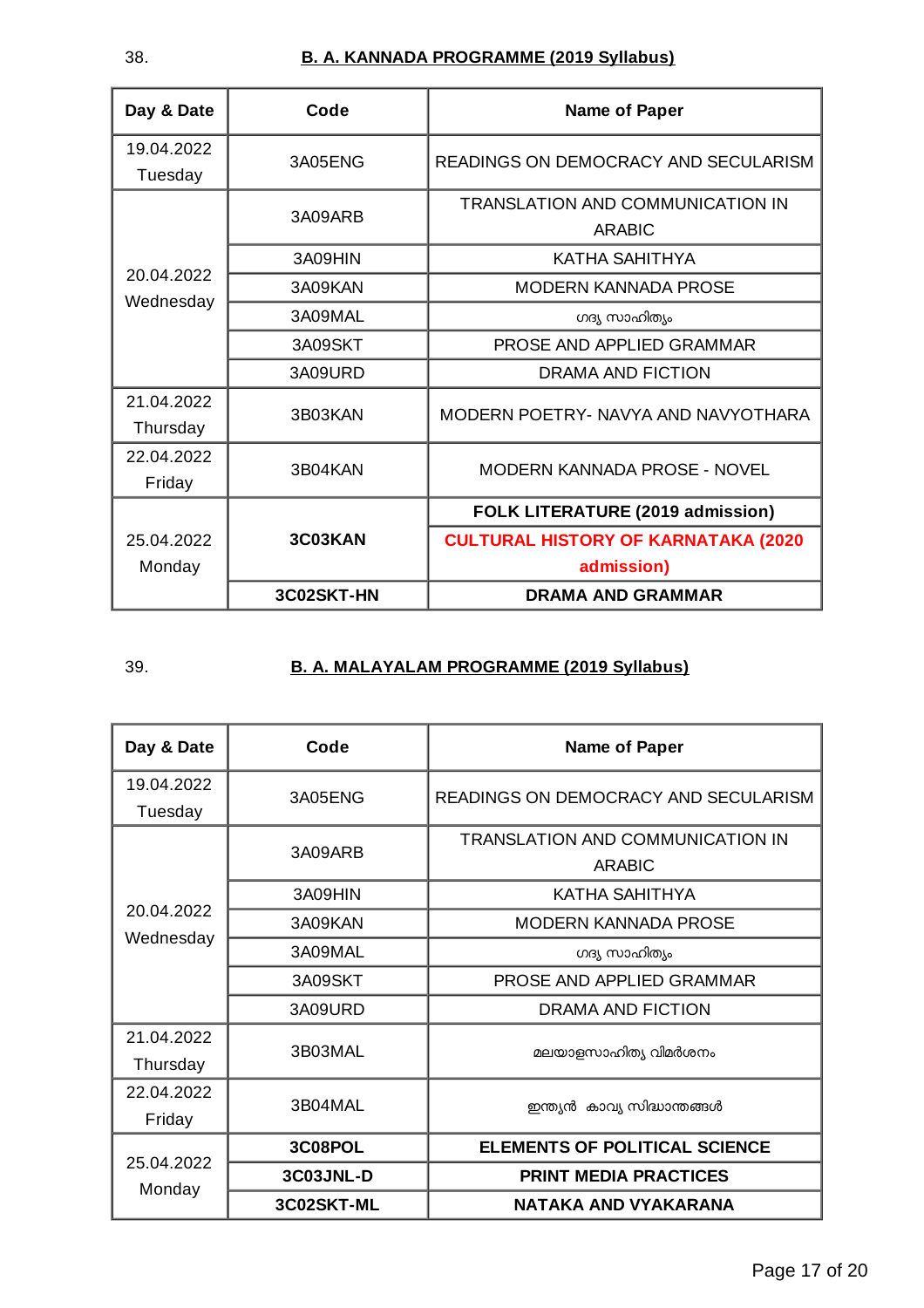#### 40. **B. A. MUSIC PROGRAMME (2019 Syllabus)**

| Day & Date              | Code    | <b>Name of Paper</b>                    |
|-------------------------|---------|-----------------------------------------|
| 19.04.2022              | 3A05ENG | READINGS ON DEMOCRACY AND SECULARISM    |
| Tuesday                 |         |                                         |
|                         | 3A09ARB | <b>TRANSLATION AND COMMUNICATION IN</b> |
|                         |         | <b>ARABIC</b>                           |
|                         | 3A09HIN | KATHA SAHITHYA                          |
| 20.04.2022<br>Wednesday | 3A09KAN | <b>MODERN KANNADA PROSE</b>             |
|                         | 3A09MAL | ഗദ്യ സാഹിത്യം                           |
|                         | 3A09SKT | PROSE AND APPLIED GRAMMAR               |
|                         | 3A09URD | DRAMA AND FICTION                       |
| 21.04.2022              | 3B03MUS |                                         |
| Thursday                |         | <b>THEORY OF MUSIC-I</b>                |

#### 41. **B. A. PHILOSOPHY PROGRAMME (2019 Syllabus)**

| Day & Date              | Code    | <b>Name of Paper</b>                                     |
|-------------------------|---------|----------------------------------------------------------|
| 19.04.2022<br>Tuesday   | 3A05ENG | READINGS ON DEMOCRACY AND SECULARISM                     |
| 20.04.2022<br>Wednesday | 3A09ARB | <b>TRANSLATION AND COMMUNICATION IN</b><br><b>ARABIC</b> |
|                         | 3A09HIN | KATHA SAHITHYA                                           |
|                         | 3A09KAN | <b>MODERN KANNADA PROSE</b>                              |
|                         | 3A09MAL | ഗദ്യ സാഹിത്യം                                            |
|                         | 3A09SKT | PROSE AND APPLIED GRAMMAR                                |
|                         | 3A09URD | DRAMA AND FICTION                                        |
| 21.04.2022<br>Thursday  | 3B03PHI | SYMBOLIC LOGIC AND INFORMATICS                           |
| 22.04.2022              | 3B04PHI | ANCIENT AND MEDIEVAL WESTERN                             |
| Friday                  |         | <b>PHILOSOPHY</b>                                        |
| 25.04.2022<br>Monday    | 3C07PSY | PERSPECTIVES IN PSYCHOLOGY                               |

### 42. **B. A. POLITICAL SCIENCE PROGRAMME (2019 Syllabus)**

| Day & Date | Code    | Name of Paper                           |
|------------|---------|-----------------------------------------|
| 19.04.2022 | 3A05ENG | READINGS ON DEMOCRACY AND SECULARISM    |
| Tuesday    |         |                                         |
|            | 3A09ARB | <b>TRANSLATION AND COMMUNICATION IN</b> |
| 20.04.2022 |         | <b>ARABIC</b>                           |
| Modnodon   |         | Daga 18                                 |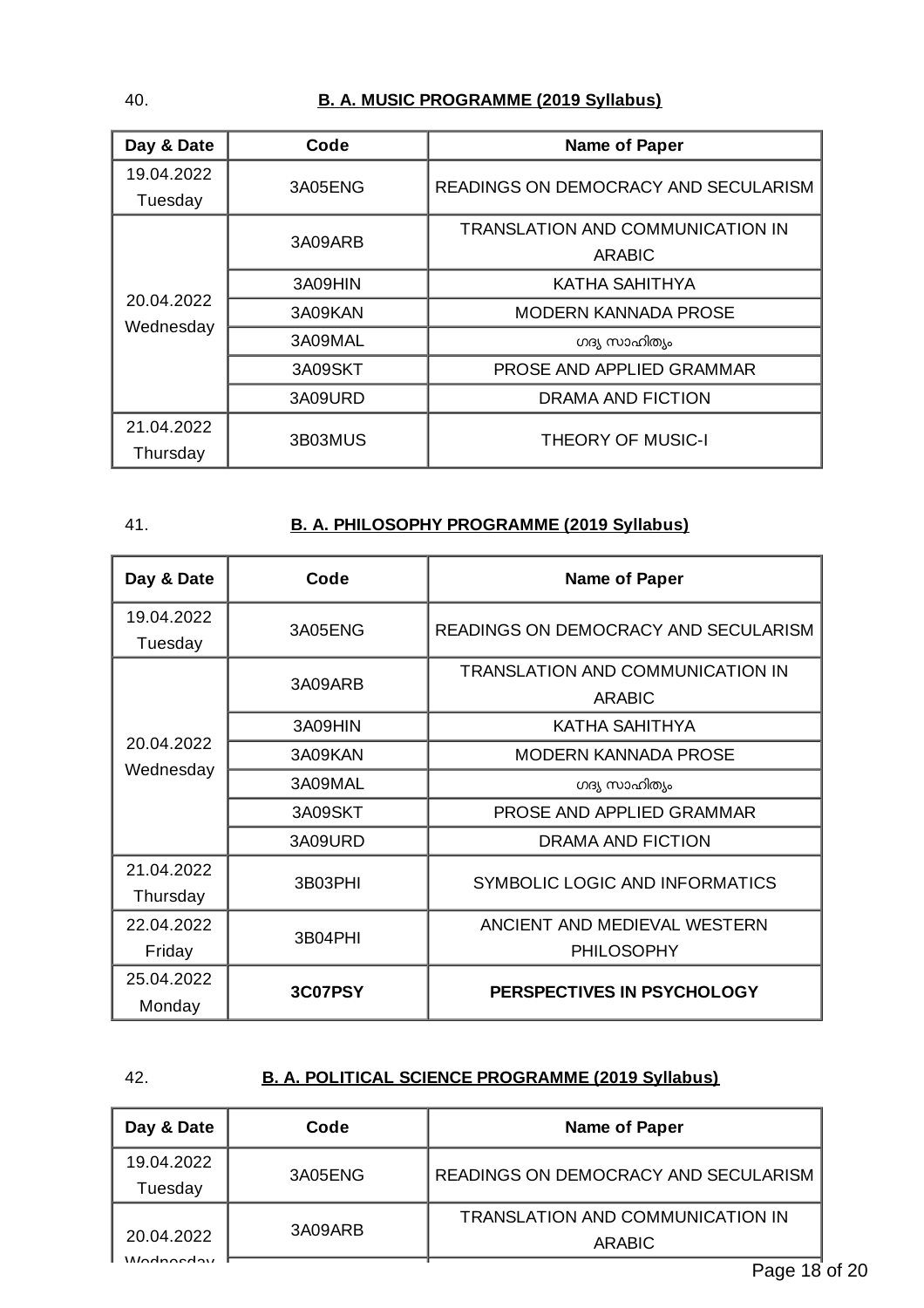| <i>vveunesudy</i>       | 3A09HIN         | KATHA SAHITHYA                            |
|-------------------------|-----------------|-------------------------------------------|
| 20.04.2022<br>Wednesday | 3A09KAN         | MODERN KANNADA PROSE                      |
|                         | 3A09MAL         | ഗദ്യ സാഹിത്യം                             |
|                         | 3A09SKT         | PROSE AND APPLIED GRAMMAR                 |
|                         | 3A09URD         | DRAMA AND FICTION                         |
| 21.04.2022              | 3B03POL         | INTRODUCTION TO INDIAN CONSTITUTION       |
| Thursday                |                 |                                           |
| 22.04.2022              | 3B04POL         | ANCIENT AND MEDIEVAL POLITICAL THOUGHT    |
| Friday                  |                 |                                           |
| 25.04.2022<br>Monday    | 3C07ECO         | <b>HISTORY OF ECONOMIC THOUGHT I</b>      |
|                         | <b>3C011ECO</b> | <b>AGRICULTURAL ECONOMICS</b>             |
|                         | 3C03JNL-E       | <b>INTRODUCTION TO MASS COMMUNICATION</b> |

## 43. **B. A. SANSKRIT PROGRAMME (2019 Syllabus)**

| Day & Date                                                             | Code    | <b>Name of Paper</b>                 |
|------------------------------------------------------------------------|---------|--------------------------------------|
| 19.04.2022                                                             | 3A05ENG | READINGS ON DEMOCRACY AND SECULARISM |
| Tuesday                                                                |         |                                      |
|                                                                        | 3A09ARB | TRANSLATION AND COMMUNICATION IN     |
|                                                                        |         | <b>ARABIC</b>                        |
| 20.04.2022<br>Wednesday                                                | 3A09HIN | <b>KATHA SAHITHYA</b>                |
|                                                                        | 3A09KAN | MODERN KANNADA PROSE                 |
|                                                                        | 3A09MAL | ഗദ്യ സാഹിത്യം                        |
|                                                                        | 3A09SKT | PROSE AND APPLIED GRAMMAR            |
|                                                                        | 3A09URD | DRAMA AND FICTION                    |
| 21.04.2022                                                             | 3B03SKT | <b>NATAKA</b>                        |
| Thursday                                                               |         |                                      |
| 22.04.2022                                                             | 3B04SKT | <b>VRITTALAMKARA</b>                 |
| Friday                                                                 |         |                                      |
| 25.04.2022                                                             | 3C03SKT | <b>SANSKRIT LITERARY CRITICISM</b>   |
| Monday                                                                 |         |                                      |
| <b>B. A. URDU AND ISLAMIC HISTORY PROGRAMME (2019 Syllabus)</b><br>44. |         |                                      |

| Day & Date            | Code    | <b>Name of Paper</b>                              |
|-----------------------|---------|---------------------------------------------------|
| 19.04.2022<br>Tuesday | 3A05ENG | READINGS ON DEMOCRACY AND SECULARISM              |
|                       | 3A09ARB | <b>TRANSLATION AND COMMUNICATION IN</b><br>ARABIC |
|                       | 3A09HIN | KATHA SAHITHYA                                    |
| 20.04.2022            | 3A09KAN | <b>MODERN KANNADA PROSE</b>                       |
| Wednesday             | 3A09MAL | ഗദ്യ സാഹിത്യം                                     |
|                       | 3A09SKT | PROSE AND APPLIED GRAMMAR                         |
|                       | 3A09URD | DRAMA AND FICTION                                 |